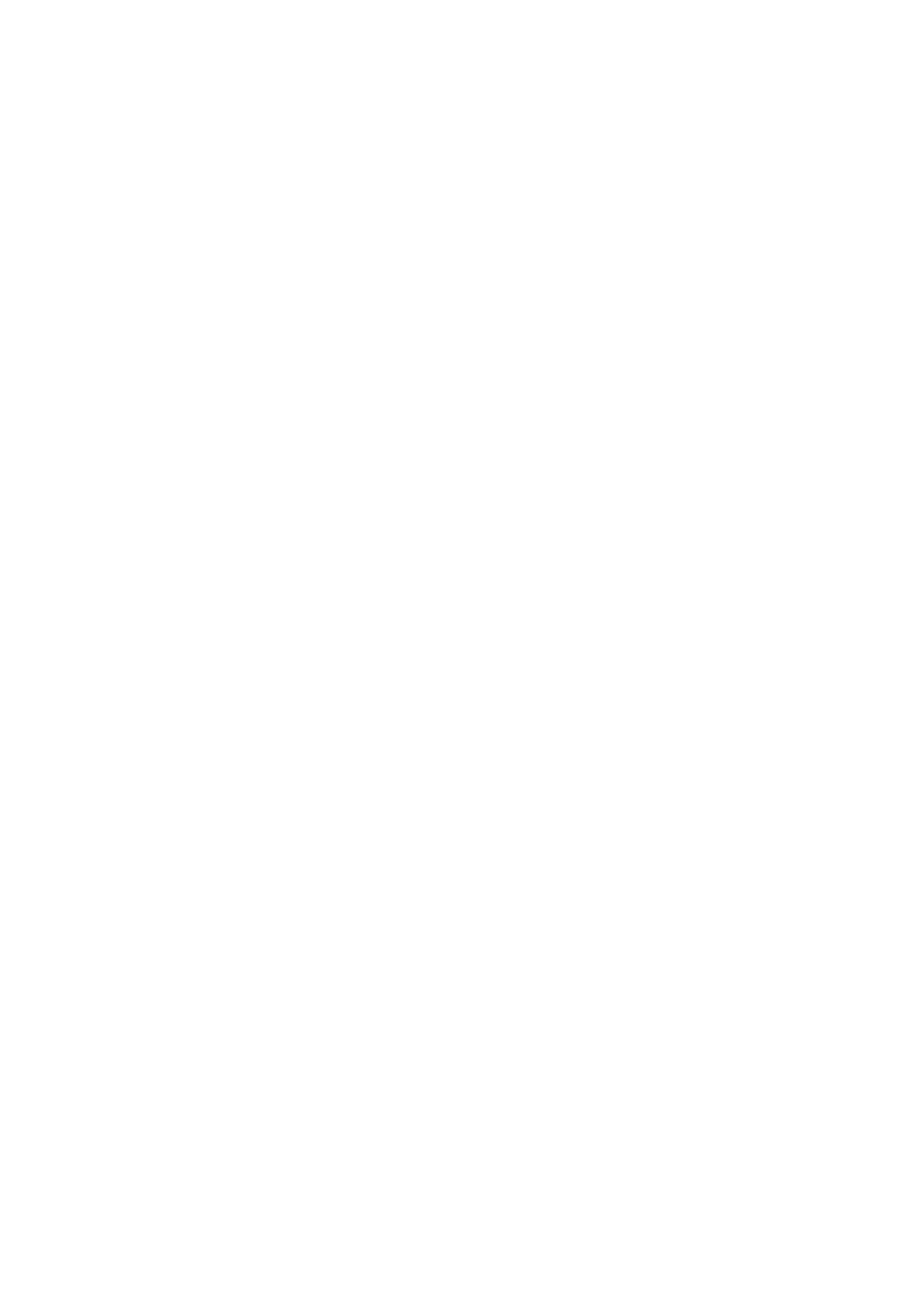

# **CONSUMPTION TAX ACT 2008**

# **Arrangement of Sections**

### **Section**

| <b>PART I - PRELIMINARY</b> |                                                                                                                       | 5  |
|-----------------------------|-----------------------------------------------------------------------------------------------------------------------|----|
| $\mathbf{1}$                |                                                                                                                       |    |
| $\overline{2}$              |                                                                                                                       |    |
| 3                           |                                                                                                                       |    |
| 4                           |                                                                                                                       |    |
|                             | <b>PART II - IMPOSITION OF CONSUMPTION TAX</b><br><u> 1989 - Johann Barbara, martxa alemaniar a</u>                   | 9  |
| 5                           |                                                                                                                       |    |
| 6                           |                                                                                                                       |    |
|                             | <b>PART III - REGISTRATION</b>                                                                                        | 10 |
| $\overline{7}$              |                                                                                                                       |    |
| 8                           |                                                                                                                       |    |
| 9                           |                                                                                                                       |    |
|                             | PART IV - PROCEDURES RELATING TO SUPPLIES AND                                                                         |    |
|                             | <b>IMPORTS</b>                                                                                                        |    |
| 10                          |                                                                                                                       | 13 |
| 11                          | <u> 1980 - Andrea Barbara, amerikana amerikana amerikana amerikana amerikana amerikana amerikana amerikana amerik</u> |    |
|                             |                                                                                                                       |    |
| 12                          |                                                                                                                       |    |
| 13                          |                                                                                                                       |    |
| 14                          |                                                                                                                       |    |
| 15                          |                                                                                                                       |    |
| 16                          |                                                                                                                       |    |
|                             | PART V - COMPUTATION OF CONSUMPTION TAX PAYABLE                                                                       | 17 |
| 17                          |                                                                                                                       |    |

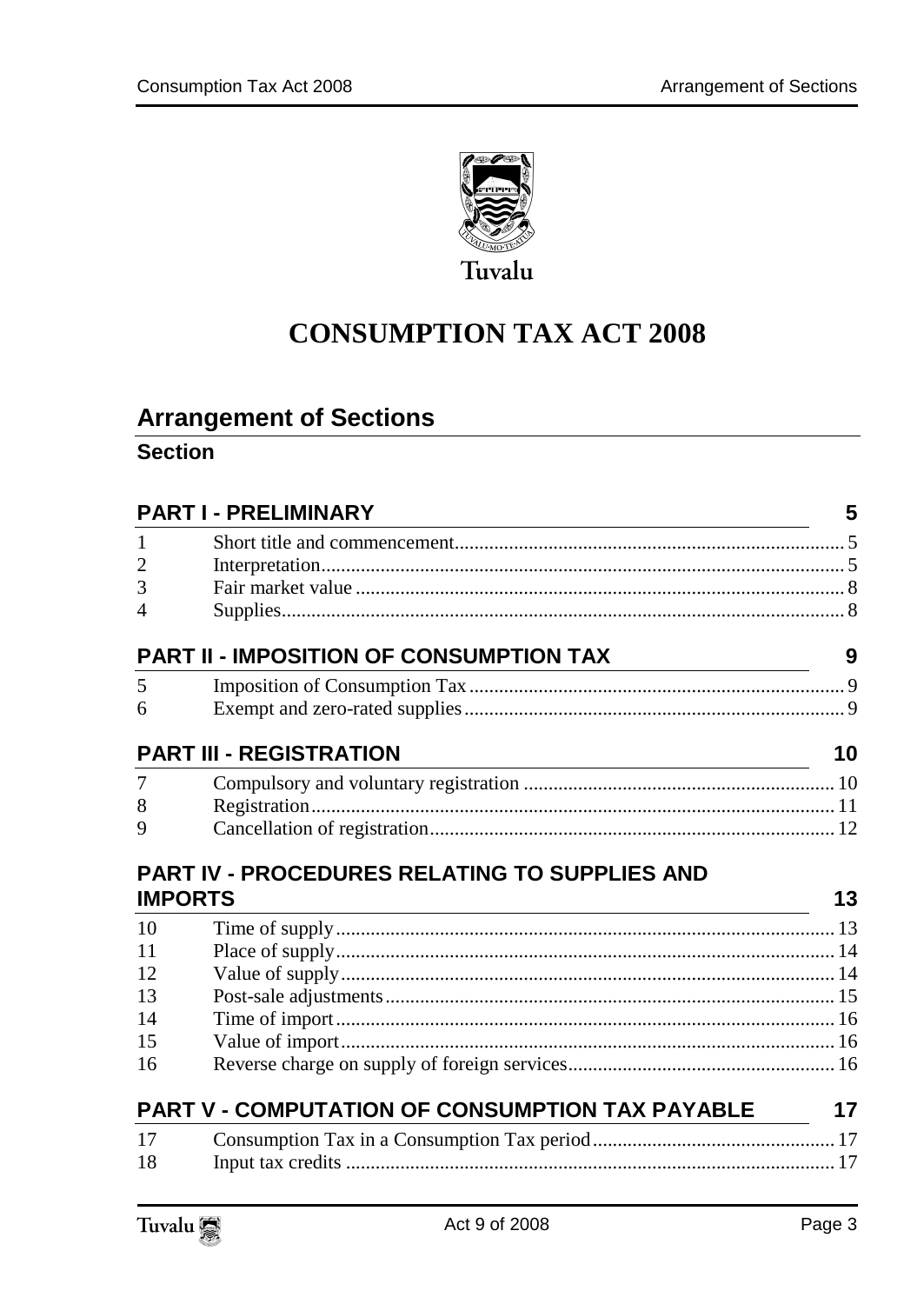| <b>PART VI - CONSUMPTION TAX DOCUMENTATION</b> |                                                                                                                                                         | 18 |
|------------------------------------------------|---------------------------------------------------------------------------------------------------------------------------------------------------------|----|
| 19                                             |                                                                                                                                                         |    |
| 20                                             |                                                                                                                                                         |    |
| 21                                             |                                                                                                                                                         |    |
|                                                | PART VII - CONSUMPTION TAX RETURNS AND PAYMENT                                                                                                          | 21 |
| 22                                             |                                                                                                                                                         |    |
| 23                                             |                                                                                                                                                         |    |
| 24                                             |                                                                                                                                                         |    |
|                                                | <b>PART VIII - CONSUMPTION TAX REFUNDS</b>                                                                                                              | 22 |
| 25                                             |                                                                                                                                                         |    |
|                                                | <b>PART IX - ASSESSMENTS AND APPEALS</b>                                                                                                                | 23 |
| 26                                             |                                                                                                                                                         |    |
| 27                                             |                                                                                                                                                         |    |
| 28                                             |                                                                                                                                                         |    |
|                                                | <b>PART X - POWERS OF THE TAXATION OFFICER</b>                                                                                                          | 25 |
| 29                                             |                                                                                                                                                         |    |
| 30                                             | Recovery of unpaid Consumption Tax from seizure and sale of property26                                                                                  |    |
| 31                                             | Persons with unpaid Consumption Tax not allowed to leave Tuvalu 27                                                                                      |    |
| 32                                             | Businesses of persons with unpaid Consumption Tax may be temporarily                                                                                    |    |
|                                                |                                                                                                                                                         |    |
| 33                                             |                                                                                                                                                         |    |
|                                                | <b>PART XI - ADMINISTRATIVE PENALTIES AND OFFENCES</b>                                                                                                  | 28 |
| 34                                             |                                                                                                                                                         |    |
| 35                                             |                                                                                                                                                         |    |
|                                                | <b>PART XII - MISCELLANEOUS</b><br><u> 1980 - Johann Barn, mars ann an t-Amhain Aonaich an t-Aonaich an t-Aonaich ann an t-Aonaich ann an t-Aonaich</u> | 30 |
| 36                                             |                                                                                                                                                         |    |
| 37                                             | Agreement to defeat the intention and application of the Act to be void31                                                                               |    |
| 38                                             |                                                                                                                                                         |    |
| 39                                             |                                                                                                                                                         |    |
| 40                                             |                                                                                                                                                         |    |
| 41                                             |                                                                                                                                                         |    |
|                                                |                                                                                                                                                         |    |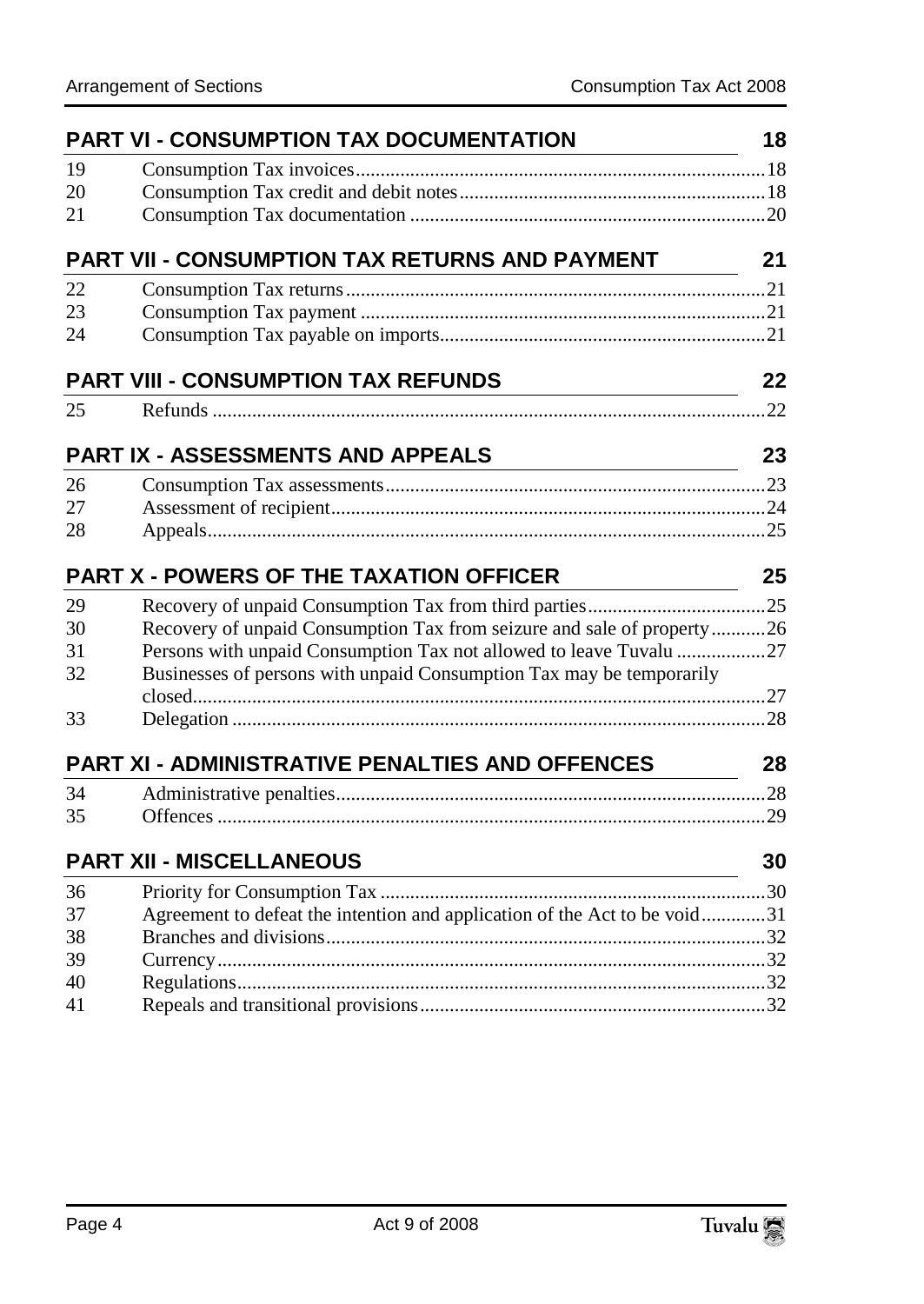

**CONSUMPTION TAX ACT 2008**

### **Act 9 of 2008**

### **AN ACT TO PROVIDE FOR THE INTRODUCTION OF A CONSUMPTION TAX AND MATTERS INCIDENTAL THERETO**

ENACTED BY THE PARLIAMENT OF TUVALU 24 November 2008

Commencement [1 July 2009]

# **PART I - PRELIMINARY**

#### <span id="page-4-1"></span><span id="page-4-0"></span>**1 Short title and commencement**

- (1) This Act may be cited as the Consumption Tax Act 2008.
- (2) This Act shall come into force on a date or dates to be notified by the Minister.
- (3) Different parts of this Act may be brought into force by the Minister on different dates.

#### <span id="page-4-2"></span>**2 Interpretation**

In this Act, unless the context requires otherwise —

"approved form" means any form approved under this Act;

"**associate**", in relation to a person, means any other person who acts or may act in accordance with the directions, requests, suggestions, or wishes of the firstmentioned person; and the second mentioned person shall be an associate of the first mentioned person;

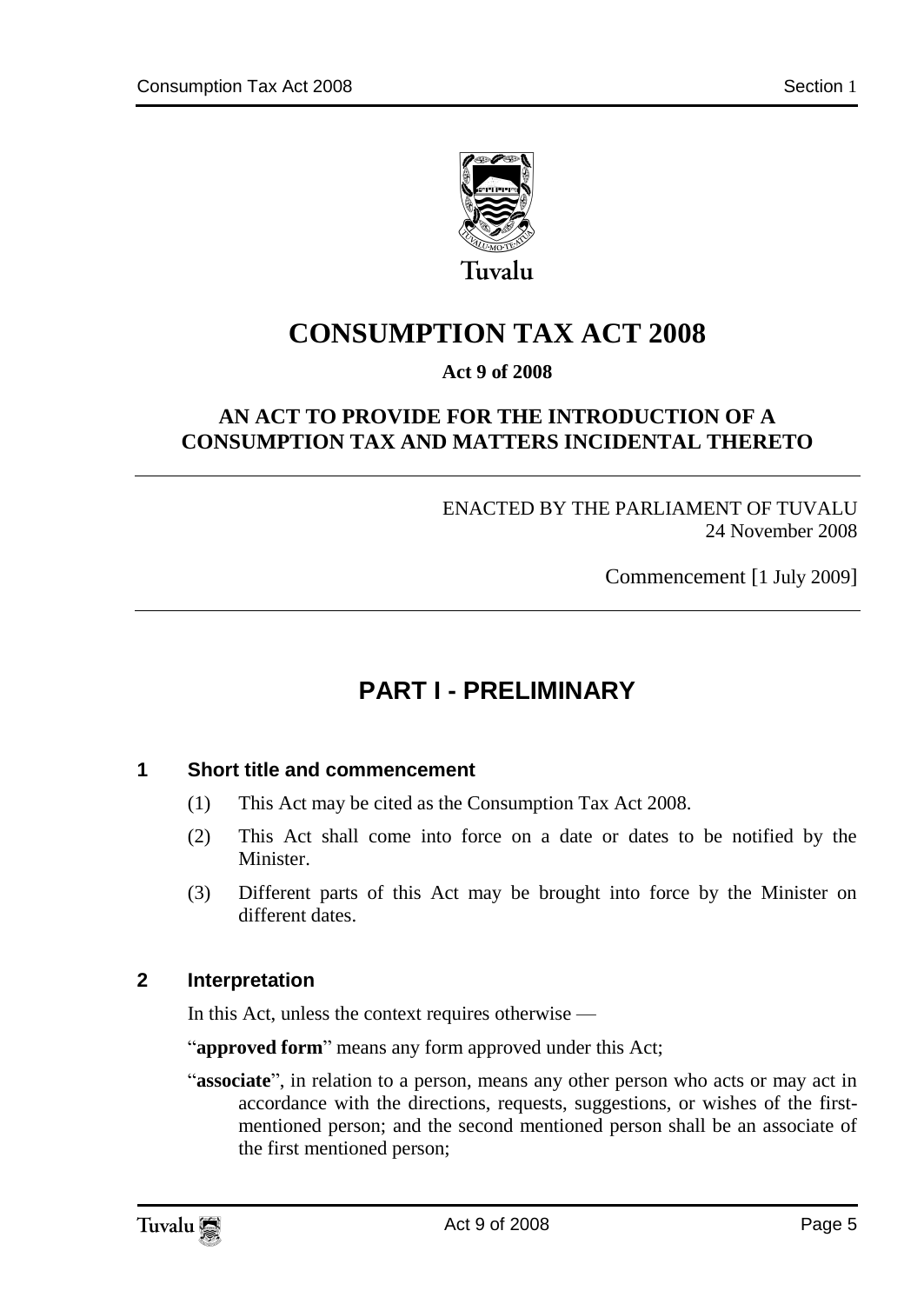- "company" means a body or association of persons whether or not incorporated, created, or formed under the law of Tuvalu or elsewhere, and any co-operative society, but does not include a partnership or trust;
- "consideration", in relation to a supply, means the total of the following amounts —
	- (a) the amount in money paid or payable by any person, directly or indirectly, for the supply;
	- (b) the fair market value of an amount in kind paid or payable by any person, directly or indirectly, for the supply to the extent that the money is not paid under (a); and
	- (c) any duties, levies, fees, and charges (other than tax imposed under this Act) paid or payable on, or by reason of the supply,

reduced by any price discounts or rebates allowed and accounted for at the time of the supply;

"**Consumption Tax**" means the consumption tax imposed under section  $5(1)$ ;

―**Consumption Tax period**‖ means a quarter or part of a quarter.

"Customs Officer" means the Customs Officer of Tuvalu under the Customs Act;

―**enterprise**‖ means —

- (a) any independent economic activity whether or not undertaken for pecuniary profit, including any business, trade, manufacture, commerce, or adventure in the nature of trade; or
- (b) the activity of a licensing authority in issuing a licence, permit, certificate, concession, authorisation, or other document for a fee, but not including —
	- (i) any employment;
	- (ii) any hobby or leisure activity of an individual; or
	- (iii) any activity of a person other than an individual that if carried on by an individual would come within subparagraph (ii);

"exempt use" means the use of goods or services to make an exempt supply;

―**financial lease**‖ means —

- (a) a hire purchase agreement; or
- (b) any lease other than lease of land that is treated under international accounting standards as a financial lease;

"goods" means any tangible or personal property, but not money;

―**government entity**‖ means —

- (a) a department or agency of Government; or
- (b) a public enterprise;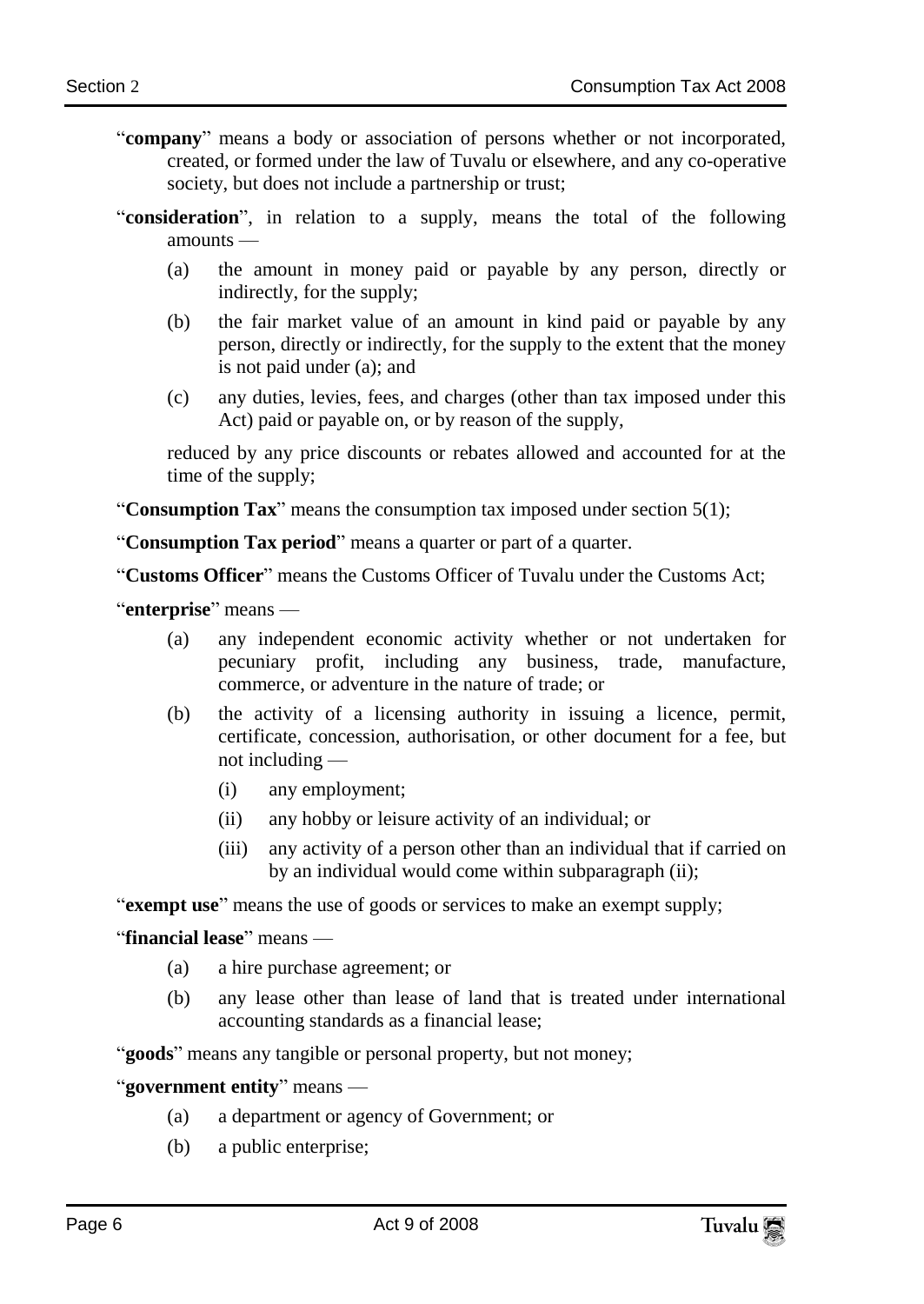"**importer**" has the same meaning as in the Customs Act;

- **input tax** means the tax imposed under this Act payable in respect of a taxable supply to, or a taxable import by, a person;
- "**invoice**" means any document notifying an obligation to make a payment;
- "licensing authority" means any person that has the responsibility to issue any licence, permit, certificate, concession, authorisation, or other document for a fee under any law;
- "**Minister**" means the person who, at the relevant time, holds the post of Minister of Finance within the Government of Tuvalu, or is officially acting in that capacity;

"money" means —

- (a) any coin or paper currency issued as legal tender, other than a coin or paper currency that is a collector's piece; or
- (b) a bill of exchange, promissory note, bank draft, or postal or money order;
- "**output tax**" means the tax imposed under this Act payable in respect of a taxable supply made or treated as having been made by a taxable person;
- "**partnership**" means two or more persons carrying on business for joint profit;
- "**person**" includes a company, and any executor, administrator or trustee of any trust or deceased estate (in their individual and collective capacity as such);
- "**quarter**" means a period of three months ending upon the last day of March, June, September or December;
- ―**registered person**‖ means a person who is registered or liable to be registered under this Act;
- **Secretary** means the person who, at the relevant time, holds the post of Secretary of Finance within the Government of Tuvalu, or is officially acting in that capacity;
- "services" means the provision of work or facilities or anything that is not goods or money;
- "taxable import" means an import of goods, other than an exempt import;
- "taxable person" means a registered person or a person treated as registered under this Act;
- "taxable supply" means the supply in Tuvalu by a person in connection with the carrying on of an enterprise including a supply in connection with the commencement or termination of an enterprise, but excluding an exempt supply;

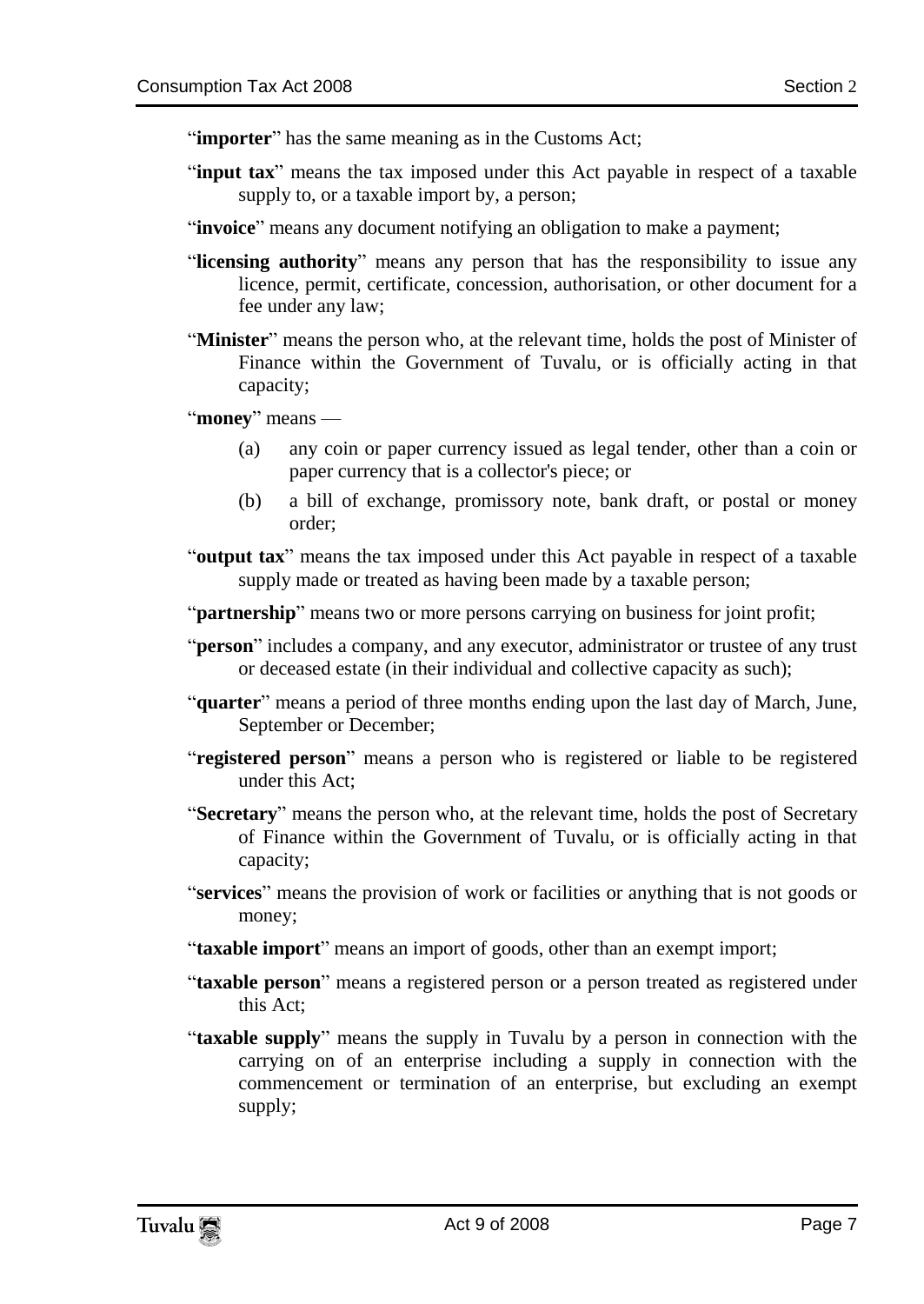**Taxation Officer**" means the person who is, at the relevant time, the senior person appointed by the Minister pursuant to section 77 of the Income Tax Act to assist the Secretary with his or her responsibilities under this Act.

#### <span id="page-7-0"></span>**3 Fair market value**

- (1) The fair market value of a supply at a particular time shall be the ordinary open market value of the supply in Tuvalu at that time.
- (2) If the fair market value of a supply cannot be determined under subsection (1), the fair market value shall be the amount determined by the Taxation Officer, or in the case of an import of goods, the Customs Officer.
- (3) The fair market value of consideration in kind or of an asset shall be determined in the same manner as the fair market value of a supply, with any necessary modifications made.

### <span id="page-7-1"></span>**4 Supplies**

- (1) A sale, exchange, or other transfer of the right to dispose of goods as owner shall be a supply of goods.
- (2) An application of goods by a taxable person to a private or exempt use shall be a taxable supply of the goods, but only if the taxable person has been allowed an input tax credit in respect of the acquisition of the goods.
- (3) The lease or hire of goods under a financial lease shall be a supply of the goods.
- (4) Anything done that is not a supply of goods or money shall be a supply of services, including the —
	- (a) grant, assignment, or surrender of any right;
	- (b) making available of any facility or advantage;
	- (c) toleration of any situation;
	- (d) refraining from the doing of any act; or
	- (e) issuing of any licence, permit, certificate, concession, authorisation, or other document by a licensing authority.
- (5) A supply of goods incidental to a supply of services shall be treated as part of the supply of services.
- (6) A supply of services incidental to an import of goods shall be treated as part of the supply of goods.
- (7) A supply of services incidental to an import of goods shall be treated as part of the import.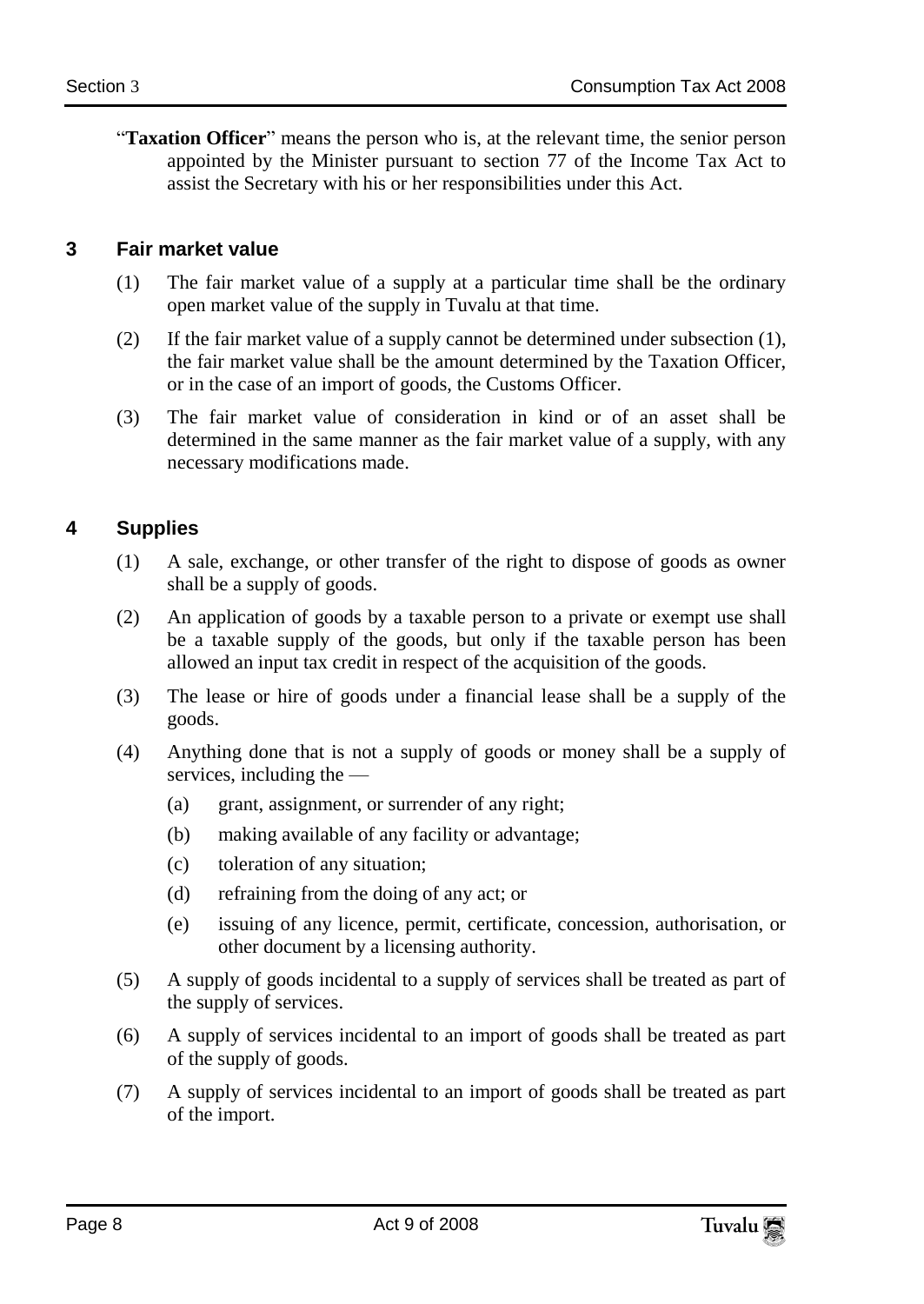<span id="page-8-0"></span>(8) Subject to subsections (5) and (6), if a supply is a supply of goods and a supply of services, the Taxation Officer may determine the extent to which the supply shall be treated as a supply of goods or a supply of services.

# **PART II - IMPOSITION OF CONSUMPTION TAX**

#### <span id="page-8-1"></span>**5 Imposition of Consumption Tax**

- (1) Consumption Tax shall be levied on
	- (a) a taxable supply by a taxable person; and
	- (b) a taxable import.
- (2) The amount of Consumption Tax payable in respect of a taxable supply or taxable import shall be computed by applying the rate specified in subsection (3) to the value of the taxable supply or taxable import.
- (3) The rate of Consumption Tax shall be an amount determined by the Minister by Regulation, but shall be an amount within the range from 3% to 10%..
- (4) The Consumption Tax payable
	- (a) on a taxable supply, shall be accounted for to the Taxation Officer by the taxable person making the supply; or
	- (b) on a taxable import, shall be payable by the importer.
- (5) Notwithstanding anything contained in any law, the Consumption Tax payable by a taxable person under subsection (4)(a) shall be recoverable from the recipient of the supply.

#### <span id="page-8-2"></span>**6 Exempt and zero-rated supplies**

- (1) The following supplies shall be exempt from Consumption Tax:
	- (a) medical, dental, nursing and health services;
	- (b) education services;
	- (c) financial services;
	- (d) lease of land for residential purposes;
	- (e) the first 50 kilowatts of domestic electricity supply, per month;
	- f) aviation fuel;
	- (g) flour, rice and cabin biscuits;
	- (h) sugar and cooking oil;
	- (i) any other type of good or service as determined by the Minister by Regulation..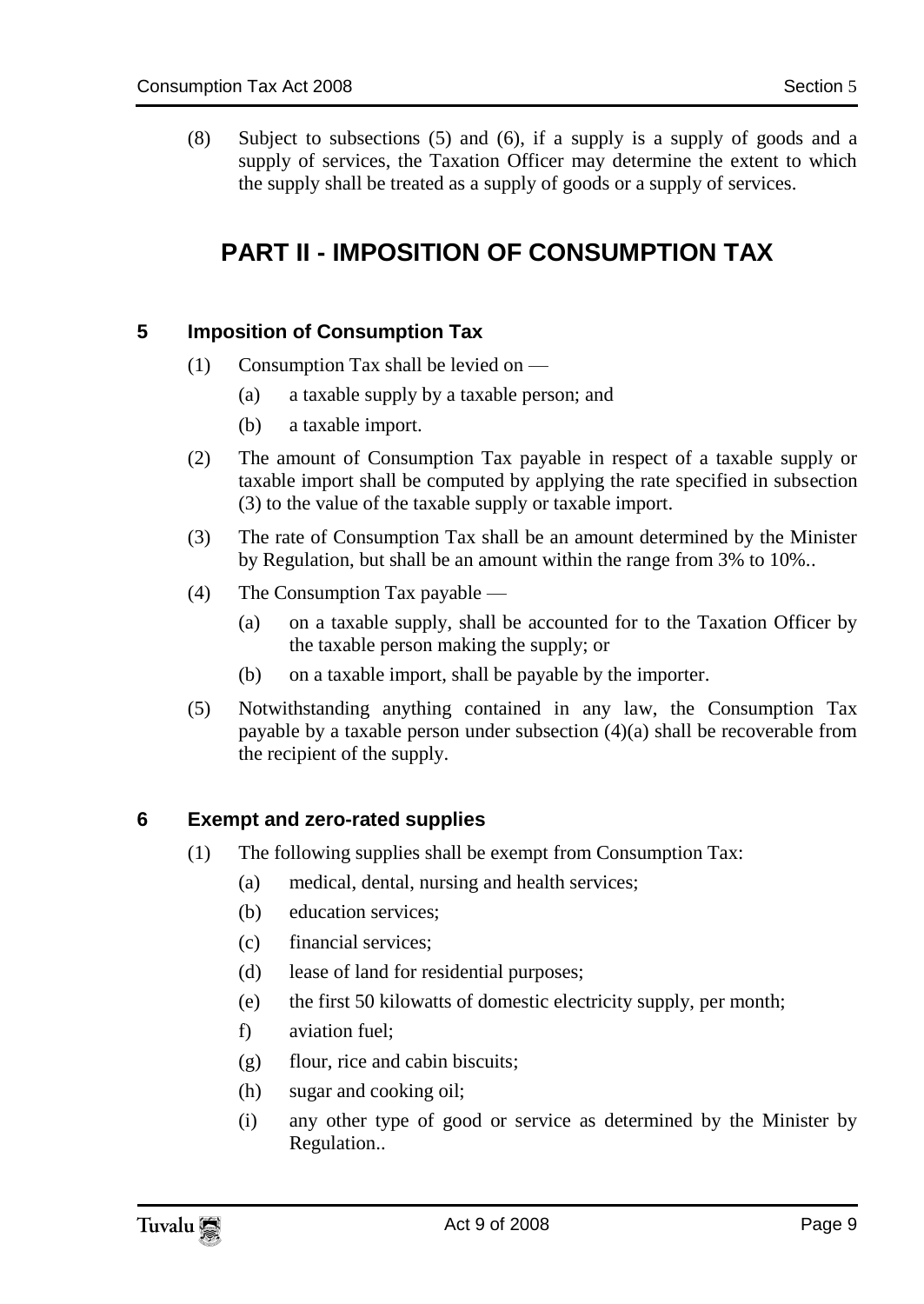- (2) The following taxable supplies shall be subject to a zero rate of Consumption Tax
	- (a) an export of goods;
	- (b) an export of services for use outside Tuvalu;
	- (c) a supply of international transport of goods or passenger services from a place outside Tuvalu to another place or if the transport or part of the transport is across the territory of Tuvalu;
	- (d) the supply of goods as part of the transfer of part or whole of a business as a going concern by a registered person to another registered person, provided that the supplier and recipient have —
		- (i) agreed in writing that part or whole of the business is supplied as a going concern;
		- (ii) notified the Taxation Officer, in writing, of the details of the transfer, at the date of the transfer on which Consumption Tax has been credited as input tax.
- (3) The following shall be exempt from Consumption  $\text{Tax}$ 
	- (a) imports by a government entity, other than a public enterprise;
	- (b) imports not exceeding \$25 in value accompanying a person arriving in Tuvalu;
	- (c) imports by diplomats according to law.

### **PART III - REGISTRATION**

#### <span id="page-9-1"></span><span id="page-9-0"></span>**7 Compulsory and voluntary registration**

- (1) A person shall apply to the Taxation Officer for registration for Consumption Tax —
	- (a) at the beginning of any 12 month period, if there are reasonable grounds to expect that the total value of taxable supplies to be made by the person in the person's enterprise in that period will be \$100,000 or more; or
	- (b) at the end of any 12 month or less period, if in that period the total value of taxable supplies made by the person in the person's enterprise is \$100,000 or more.
- (2) The Taxation Officer shall in determining whether a person is to apply for registration under subsection (1), have regard to the value of taxable supplies made by an associate.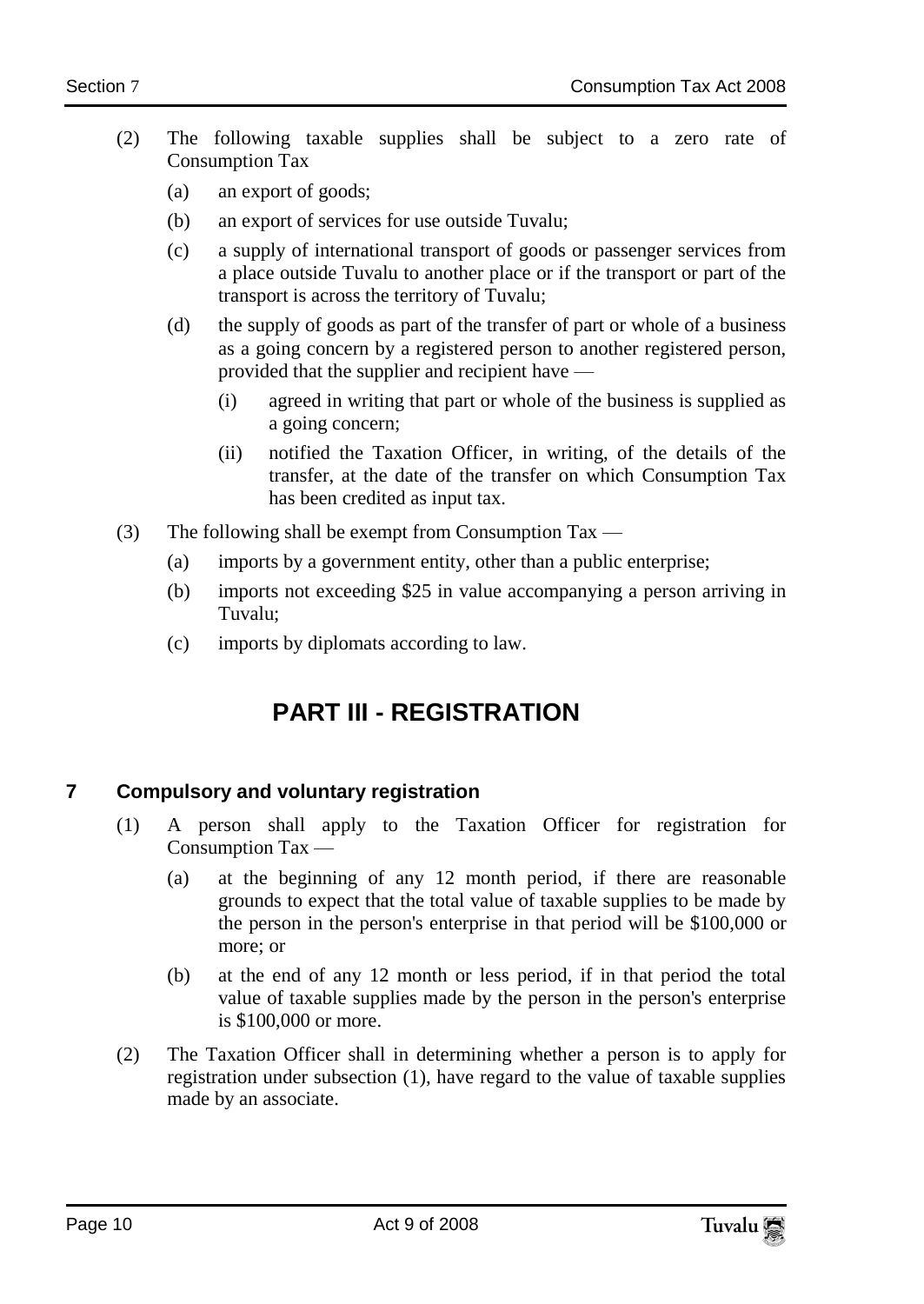- (3) A person in receipt of a supply of services to which section 16 applies and who is not required to apply for registration under subsection (1) shall apply for registration if:
	- (a) at the beginning of any 12 month period there are reasonable grounds to expect that the total value of the services received by the person including any other taxable supplies the person makes in that period will be \$100,000 or more; or
	- (b) at the end of any 12 month period the total value of services received by the person, including any other taxable supplies the person makes is \$100,000 or more.
- (4) A person making taxable supplies who is not required to apply for registration under subsection (1) may apply for registration.
- (5) An application for registration shall be in the approved form and, in the case of an application under subsection (1), (3) or (4), shall be lodged with the Taxation Officer within 7 days of becoming obliged to apply for registration.
- (6) A person who fails to apply for registration as required under this section shall be treated as registered from the beginning of the first Consumption Tax period after the person became obliged to apply for registration or such later time as the Taxation Officer may notify in writing.

#### <span id="page-10-0"></span>**8 Registration**

- (1) The Taxation Officer shall register a person who has applied for registration under section  $7(1)$  or  $(3)$  if satisfied that the person is making, or will make taxable supplies.
- (2) If the Taxation Officer is not satisfied under subsection (1) he or she may refuse to register and shall serve an applicant under this section with written notice of a decision to refuse to register the person within 7 days of making the decision.
- (3) The Taxation Officer shall register a person who has applied for registration under section  $7(4)$  if satisfied that —
	- (a) the person is making, or will make taxable supplies;
	- (b) the person has a fixed place of business;
	- (c) if the person has commenced carrying on business, the person
		- (i) has kept proper records of its business; and
		- (ii) complied with the person's obligations under other revenue laws; and
	- (d) there are reasonable grounds to believe that the person will keep proper records and lodge regular and reliable Consumption Tax returns.
- (4) The Taxation Officer shall issue a person registered under this section with a Consumption Tax registration certificate in the approved form.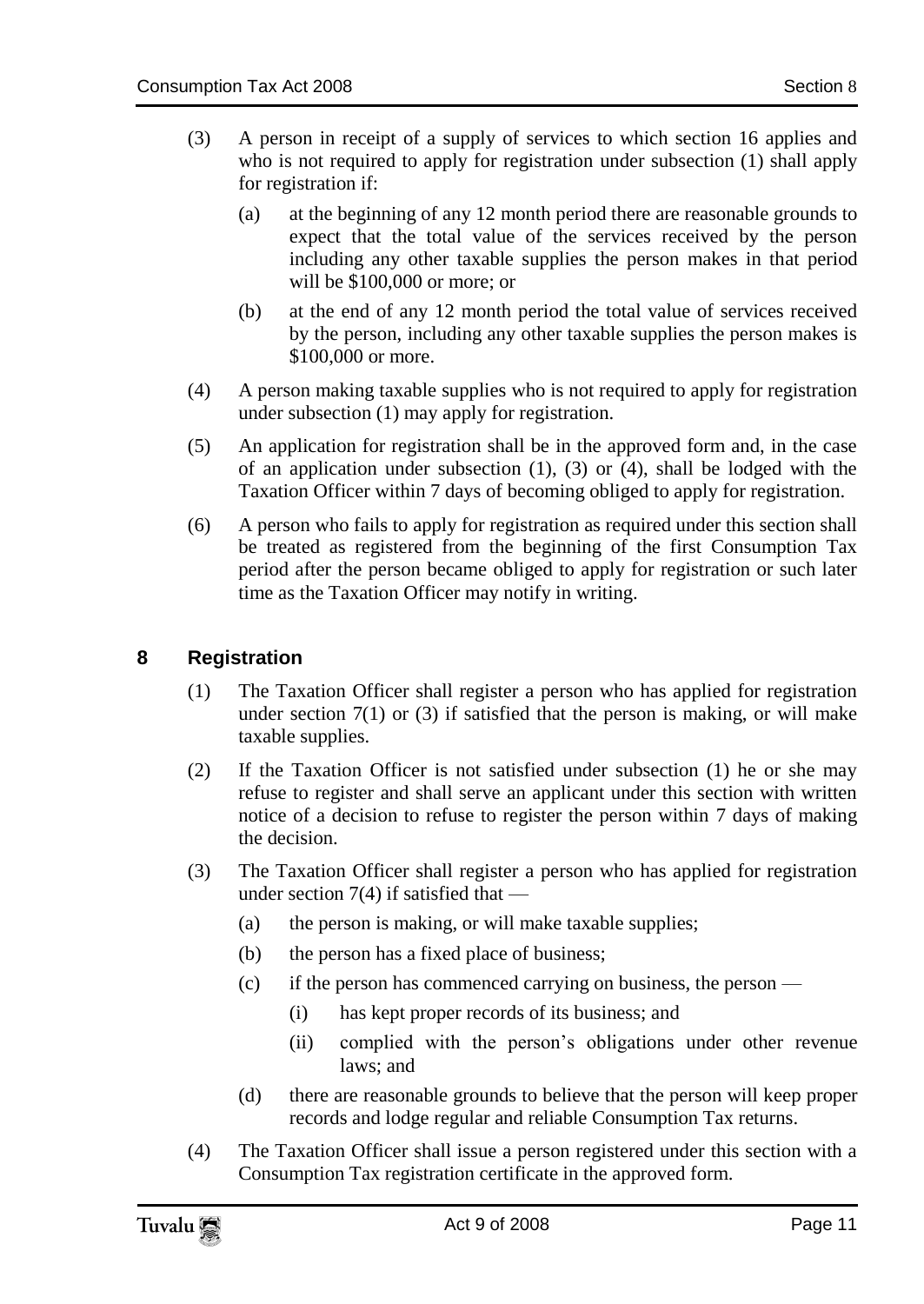- (5) Registration shall take effect
	- (a) in the case of an application under section  $7(1)$ , from the beginning of the first Consumption Tax period after the person became obliged to apply for registration or from such later time as set out in the Consumption Tax registration certificate; or
	- (b) in the case of an application under section 7(3), from the date the provisions of section 7(3) first applied to the person or from such later time as set out in the Consumption Tax registration certificate; or
	- (c) in the case of an application under section  $7(4)$ , from the date set out in the Consumption Tax registration certificate.
- (6) A registered person shall display the person's Consumption Tax registration certificate at a conspicuous place at every place of business of the person.
- (7) A registered person shall notify the Taxation Officer, in writing, of any change in the name (including business name), address, place of business, or nature of the business of the person within 21 days of the change occurring.

### <span id="page-11-0"></span>**9 Cancellation of registration**

- (1) A registered person
	- (a) shall apply for cancellation of the person's registration if the person has ceased to make taxable supplies; or
	- (b) subject to subsection (2), may apply for cancellation of the person's registration if the person's taxable supplies do not exceed the registration threshold in section 7(1).
- (2) In the case of a registered person who applied for registration under section 7(4), an application under subsection (1)(b) may be made only after the expiration of 2 years from the date of registration.
- (3) An application under subsection (1) shall be in the approved form and, in the case of an application under subsection  $(1)(a)$ , shall be lodged with the Taxation Officer within 7 days of ceasing to make taxable supplies.
- (4) The Taxation Officer shall, by notice in writing to the registered person, cancel the registration of a person who has applied under subsection (1) if satisfied that the person is required or permitted to apply for cancellation of registration.
- (5) The Taxation Officer shall, by notice in writing to the registered person, cancel the registration of any person who has not applied under subsection (1) if the Taxation Officer is satisfied that the person has ceased to make taxable supplies.
- (6) The cancellation of a person's registration shall take effect from the date set out in the notice of cancellation.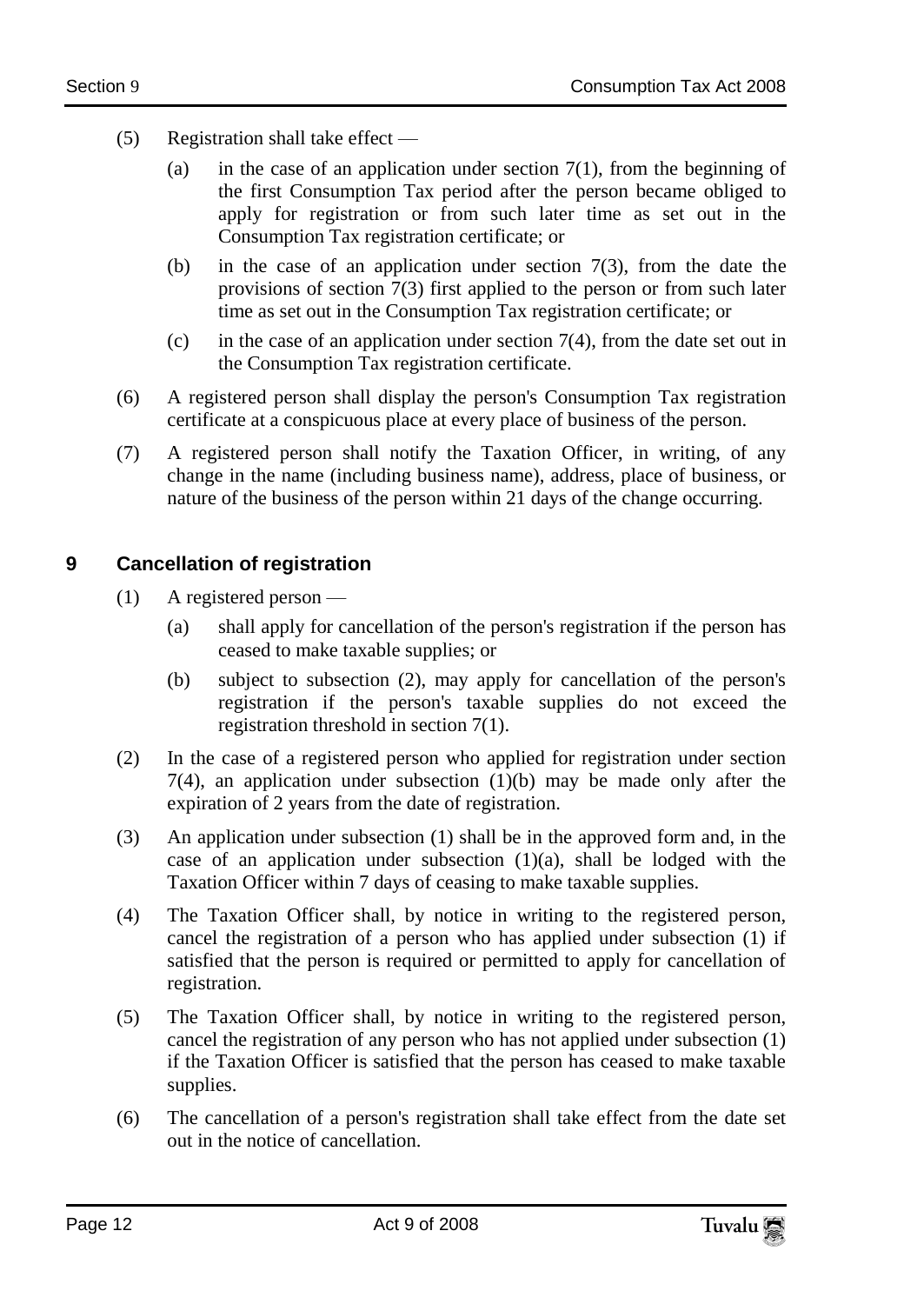- (7) A person whose registration is cancelled under this section shall be treated as having made a taxable supply of any goods (including raw materials) on hand at the time the registration is cancelled but only if the person was allowed an input tax credit on acquisition of the goods.
- (8) The taxable supply referred to in subsection (7) shall be treated as having been made —
	- (a) immediately before cancellation of the person's registration; and
	- (b) for a value equal to the consideration paid or payable on acquisition of the goods.
- (9) If a person's registration is cancelled under this section, the person shall
	- (a) immediately cease to hold out that the person is a registered person, including in any documentation used by the person;
	- (b) lodge a final Consumption Tax return and pay all Consumption Tax due, including the Consumption Tax due as a result of subsection (7) within 15 days after the date of cancellation of the person's registration; and
	- (c) immediately return the person's Consumption Tax registration certificate to the Taxation Officer.

### <span id="page-12-0"></span>**PART IV - PROCEDURES RELATING TO SUPPLIES AND IMPORTS**

#### <span id="page-12-1"></span>**10 Time of supply**

- (1) Subject to this section, a supply of goods or services shall occur on the earlier of —
	- (a) the date on which the invoice for the supply is issued; or
	- (b) the date on which any payment (including part payment) for the supply is made.
- (2) A supply by way of a gift shall occur
	- (a) in the case of goods, on the date the goods are delivered; or
	- (b) in the case of services, on the date the services are complete.
- (3) A supply of goods by way of an application of the goods to a private or exempt use shall occur on the date the goods are first applied to such use.
- (4) If services are supplied
	- (a) by way of a lease of goods (including a financial lease); or
	- (b) progressively under an agreement or law that provides for periodic payments,

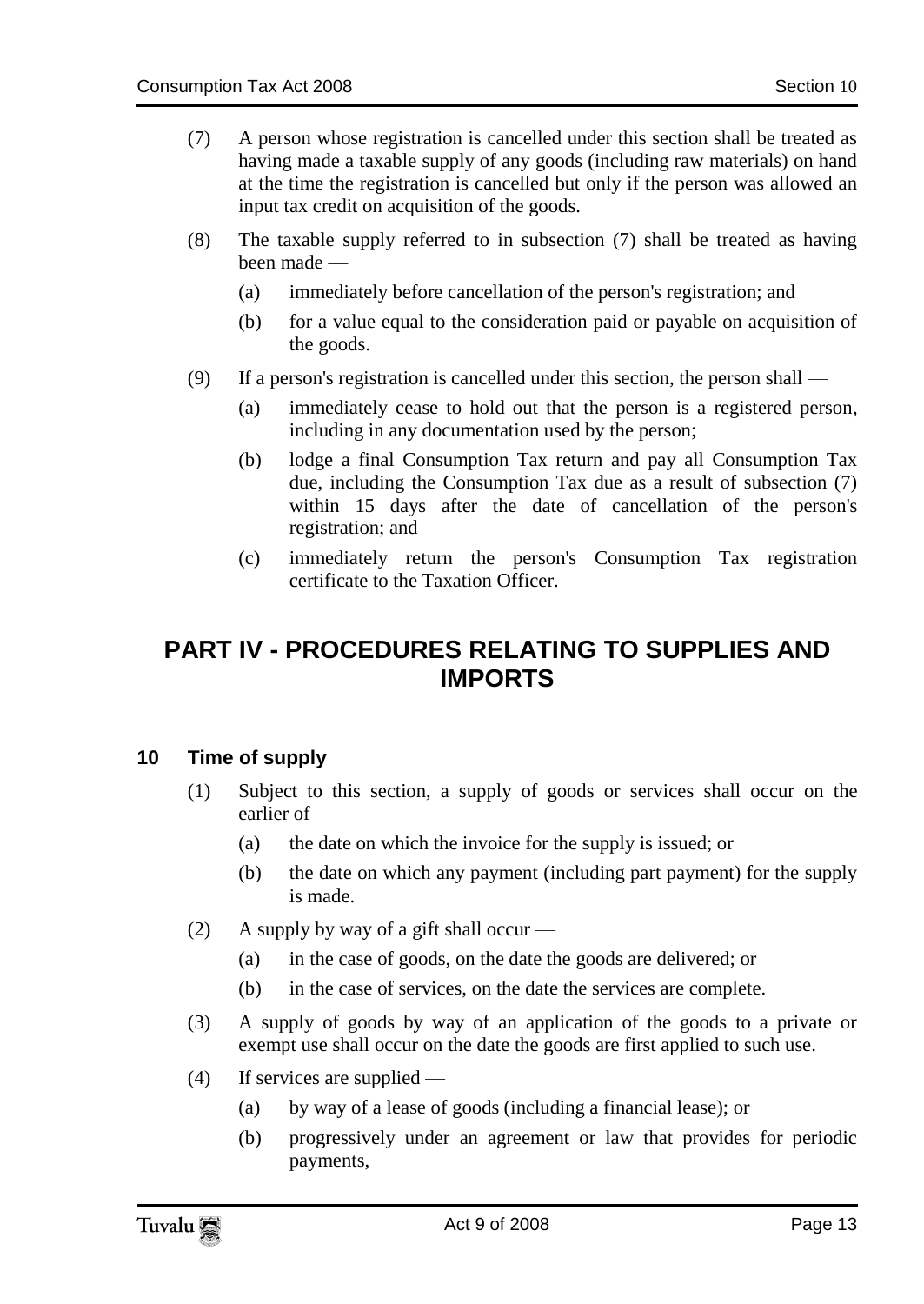the services shall be treated as successively supplied for successive parts of the period of the lease, or agreement or as determined by law, and each successive supply shall occur on the earlier of the dates on which the payment for the supply is due or received.

### <span id="page-13-0"></span>**11 Place of supply**

- (1) A supply of goods shall occur at the place where the goods are delivered or made available by the supplier or, if the delivery or making available involves transportation, the place where the goods are when the transportation commences.
- (2) Subject to subsection (3), (4) and (5), a supply of services shall occur at the place of business from which the services are supplied.
- (3) The supply of the following services shall occur in Tuvalu if the recipient uses or obtains the advantage of the services in Tuvalu of —
	- (a) a transfer, assignment of, or grant of a right to use, a copyright, patent, trademark;
	- (b) accountants, architects, consultants, engineers, or law practitioners;
	- (c) the processing of data or supplying information or any similar service;
	- (d) an advertising service;
	- (e) the toleration of any situation or the refraining from the doing of any act;
	- (f) the supply of personnel; or
	- (g) the service of an agent in procuring a service described in this subsection.
- (4) A supply of services in connection with real property shall occur in Tuvalu if the real property is in Tuvalu.
- (5) A supply of services by a licensing authority shall be deemed to have occurred in Tuvalu regardless of where the licence, permit, certificate, concession, authorisation, or other document is issued.

#### <span id="page-13-1"></span>**12 Value of supply**

 $(1)$  In this section, "tax fraction", in relation to a taxable supply, means the fraction calculated in accordance with the following formula —

 $r/(100+r)$ 

where r is the rate of Consumption Tax applicable to the supply as determined under section 5(3).

(2) Subject to this section, the value of a supply of goods or services shall be the consideration for the supply.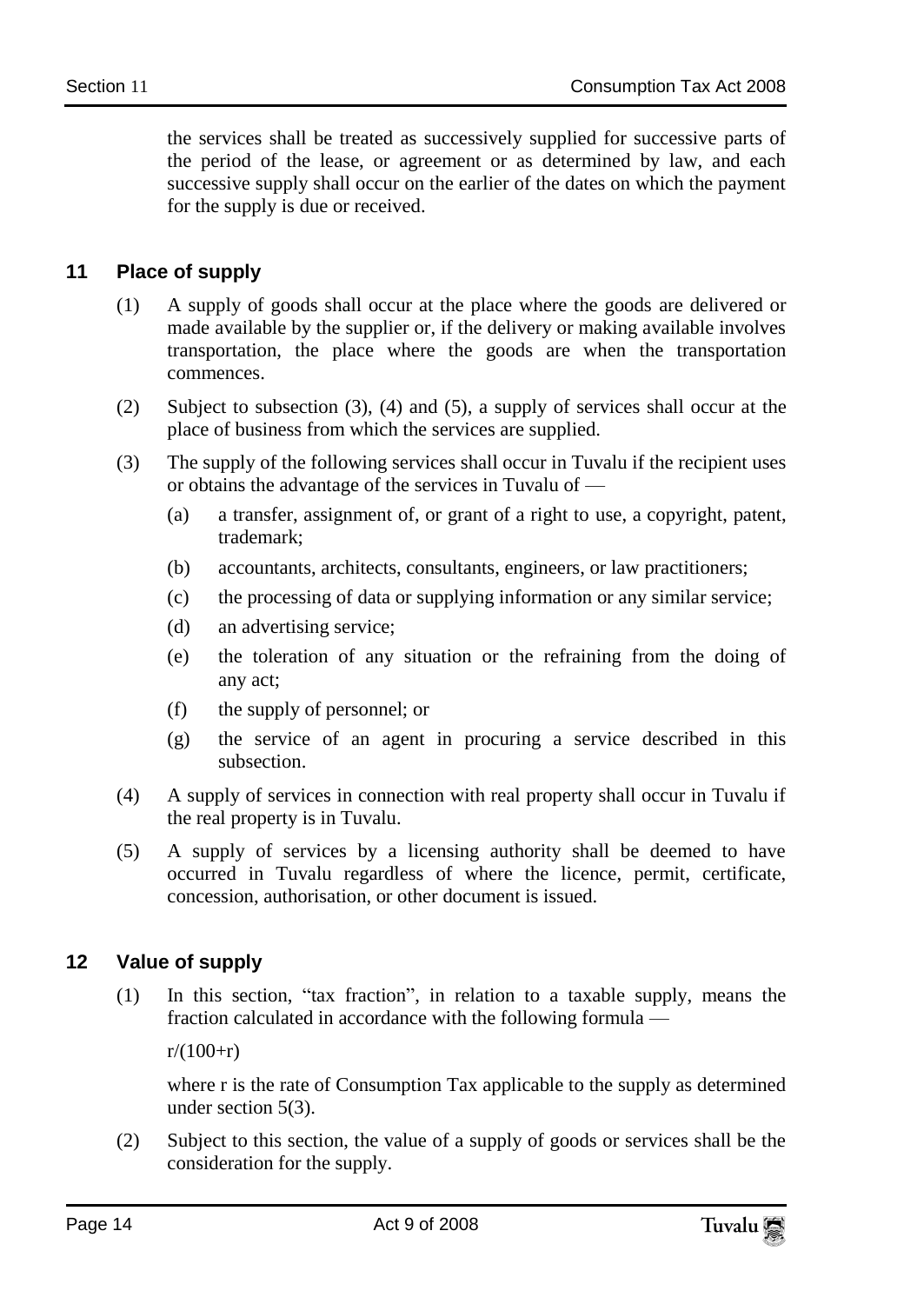- (3) The value of a supply of goods being the application of goods to a private or exempt use shall be —
	- (a) if section 18(5) applied to the acquisition of the goods, the consideration paid or payable on acquisition of the goods to the extent to which an input tax credit was allowed on acquisition; or
	- (b) in any other case, the consideration paid or payable on acquisition of the goods.
- (4) The value of a supply of goods or services made by a taxable person to an associate who is not a taxable person for no consideration or for a consideration that is less than the fair market value of the supply, shall be the fair market value of the supply at the time of the supply.
- (5) Except as provided in subsection (3) or (4), the value of a supply of goods or services for no consideration shall be zero.
- (6) If a taxable supply is made without a separate amount of the price being identified as Consumption Tax, the value of the supply shall be the price reduced by an amount equal to the price multiplied by the tax fraction.

#### <span id="page-14-0"></span>**13 Post-sale adjustments**

- (1) This section applies if
	- (a) a taxable supply is cancelled;
	- (b) the nature of a taxable supply is fundamentally varied or altered;
	- (c) the consideration for a taxable supply is altered; or
	- (d) the goods (or part thereof) the subject of a taxable supply are returned to the supplier.
- (2) If this section applies and the Consumption Tax properly chargeable in respect of the supply exceeds the Consumption Tax actually accounted for by the supplier, the amount of the excess shall be treated as output tax payable by the supplier for a taxable supply made in the Consumption Tax period in which the event referred to in subsection (1) occurred.
- (3) If subsection (2) applies and the supplier has issued a Consumption Tax debit note to the recipient of the supply in accordance with section 20(3), the recipient of the supply shall treat the additional Consumption Tax specified in a debit note issued herein as input tax payable by the recipient in the Consumption Tax period in which the debit note is received.
- (4) Subject to subsection (6), if this section applies and the Consumption Tax actually accounted for by the supplier exceeds the Consumption Tax properly chargeable in respect of the supply, the supplier shall be allowed an input tax credit for the amount of the excess in the Consumption Tax period in which the event referred to in subsection (1) occurred.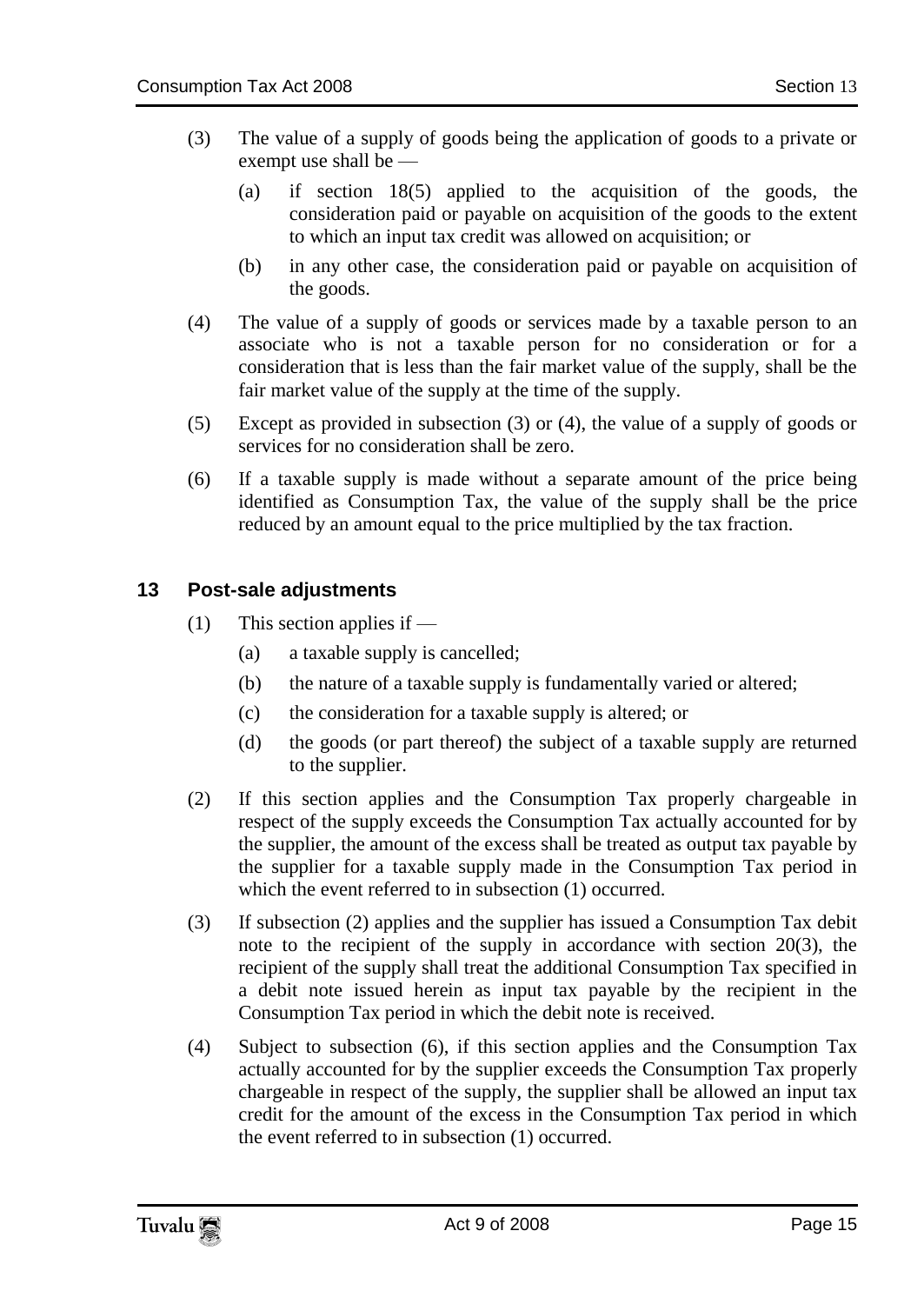- (5) If subsection (4) applies and the supplier has issued a Consumption Tax credit note to the recipient of the supply in accordance with section 20(1), the recipient shall treat the additional Consumption Tax specified in the credit note as output tax payable by the recipient in the Consumption Tax period in which the credit note is received.
- (6) If the recipient of a supply to which subsection (4) applies is unregistered, no input tax credit shall be allowed under that subsection until the supplier has repaid the excess Consumption Tax to the recipient of the supply, whether in cash or as a credit against any amount owing to the supplier by the recipient.

#### <span id="page-15-0"></span>**14 Time of import**

An import of goods shall occur —

- (a) if the goods are entered under the Customs Act, on the date on which they are so entered; or
- (b) in any other case, on the date the goods are brought into Tuvalu.

#### <span id="page-15-1"></span>**15 Value of import**

- (1) The value of an import of goods shall be the sum of  $-$ 
	- (a) the value of the goods ascertained for the purposes of customs duty under the Customs Act whether or not any duty is payable on the import;
	- (b) the amount of customs duty, excise, and any other fiscal charge (other than Consumption Tax and other than levies charged under the Import Levy (Special Fund) Act) payable on the import; and
	- (c) the value of any services referred to in section 4(7) not included in the value under paragraph (a).
- (2) The Customs Officer may, if the value of an import of goods cannot be determined under subsection  $(1)(a)$  or if he or she is satisfied that the value of an import of goods ascertained under subsection  $(1)(a)$  is not the correct value of the goods, treat the import of goods as a supply of goods made in Tuvalu at the relevant time and the value shall be determined in accordance with section 3.

#### <span id="page-15-2"></span>**16 Reverse charge on supply of foreign services**

- (1) If a person makes a supply of services to a taxable person in Tuvalu and the supply is not a taxable supply because the supply is not made in Tuvalu but would have been a taxable supply had it been made in Tuvalu, to the extent the recipient will use the supply —
	- (a) to make exempt supplies; or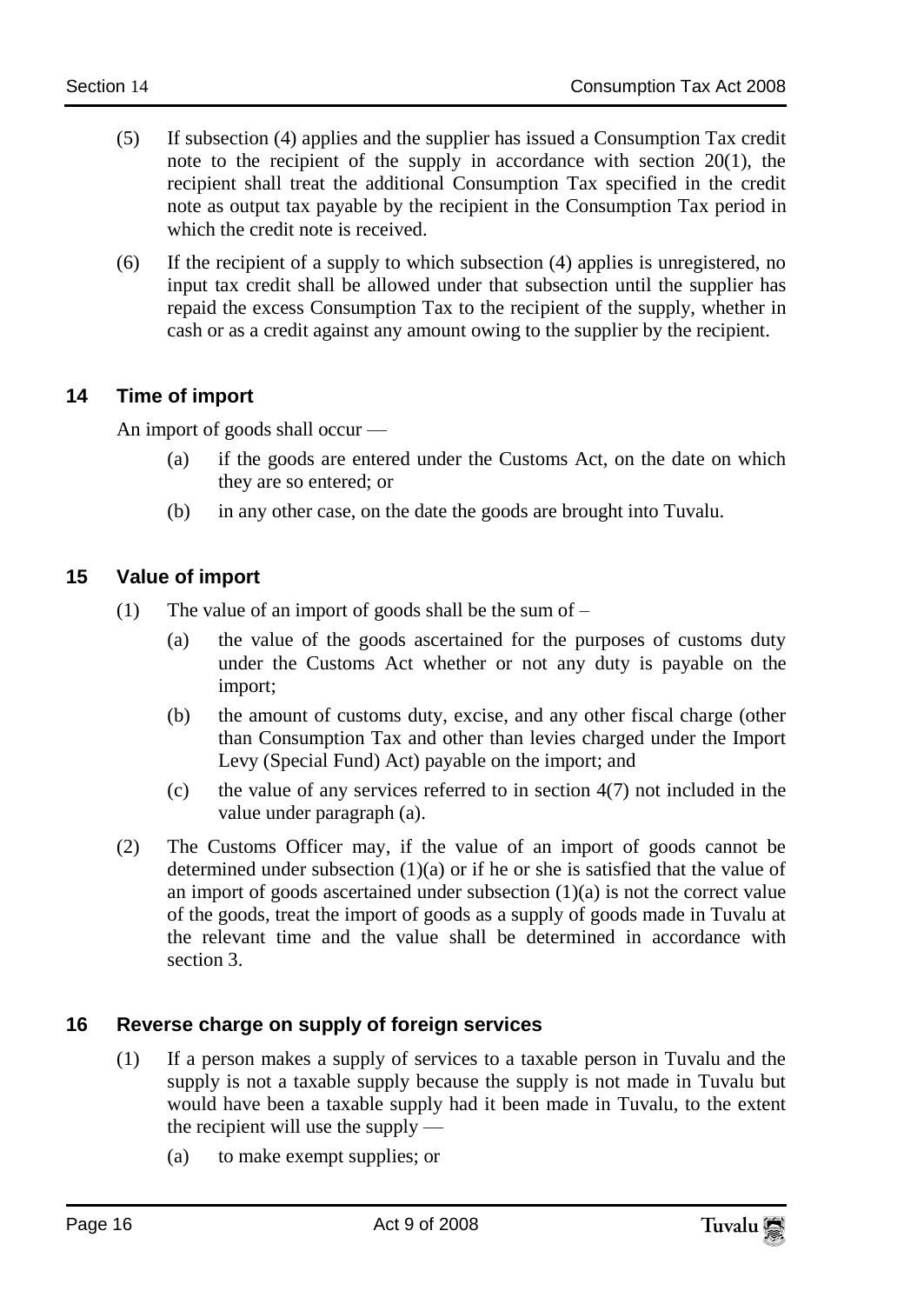(b) for personal or domestic use; or

the supply shall be treated as a taxable supply made by the recipient at the same time and for the same consideration as the actual supply.

(2) Where the supplier of the service is the taxable person receiving the service in Tuvalu, such supplier shall be treated as a person other than the taxable person receiving the service and the supply shall be taken to have occurred between two separate independent persons.

### <span id="page-16-0"></span>**PART V - COMPUTATION OF CONSUMPTION TAX PAYABLE**

#### <span id="page-16-1"></span>**17 Consumption Tax in a Consumption Tax period**

The Consumption Tax payable by a taxable person in respect of taxable supplies made or treated as having been made by the person in a Consumption Tax period shall be computed according to the following formula —

A-B

where —

A is the total output tax payable in respect of taxable supplies made or treated as having been made by the person in the period; and

B is the total input tax credit allowed to the person under sections 13, 18, 25, and 40(3) for the period.

#### <span id="page-16-2"></span>**18 Input tax credits**

- (1) Subject to this section, a taxable person shall be allowed a tax credit for input tax payable by the person.
- (2) Subject to this section a person may claim a credit for the input tax paid in respect of trading stock held at the date of registration if —
	- (a) the person is registered under section 7;
	- (b) at the end of the last day before the date of the person's registration, the person held goods as trading stock;
	- (c) the trading stock was acquired by the person in a taxable supply to, or a taxable import by the person;
	- (d) the supply or import occurred no more than 3 months prior to the date of registration; and
	- (e) the person can provide documentary evidence satisfactory to the Taxation Officer, or as the case may be the Customs Officer, that input tax has been paid on the supply or import.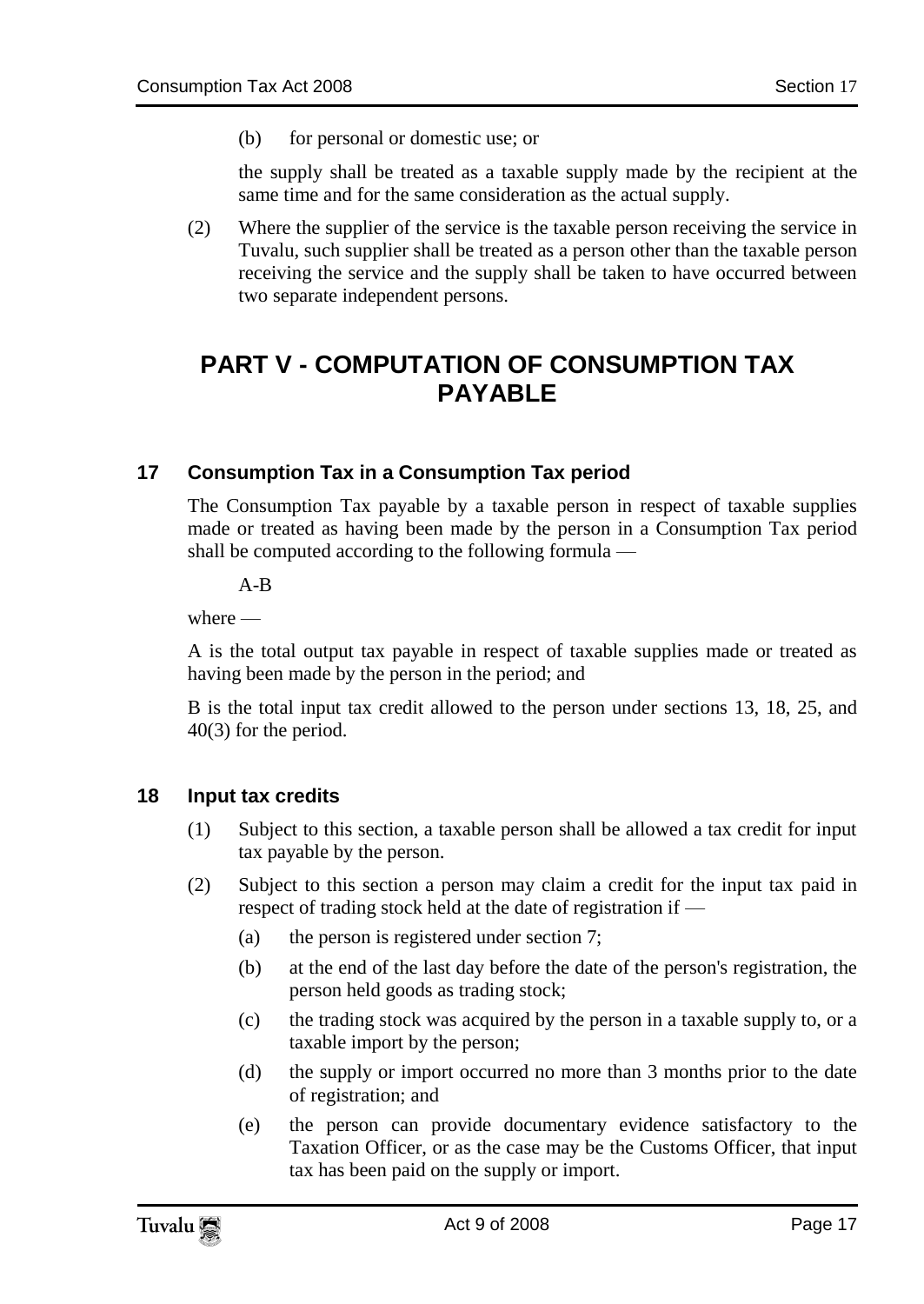- (3) Notwithstanding anything contained in this section, no input tax credit shall be allowed in respect of a taxable supply to, or taxable import by a taxable person to the extent that the supply or import is used by the person to make exempt supplies or for private purposes.
- (4) An input tax credit
	- (a) in the case referred to in subsection (1) shall be allowed at the time of the supply or import; or
	- (b) in the case referred to in subsection (2), shall be allowed on the date of registration.
- (5) Notwithstanding subsection (4)(a) an input tax credit allowed under subsection (1) cannot be claimed by a taxable person except for the Consumption Tax period in which the person has —
	- (a) in the case of a taxable supply, a Consumption Tax invoice for the supply; or
	- (b) in the case of a taxable import, a bill of entry or other document prescribed under the Customs Act for the import.

# <span id="page-17-0"></span>**PART VI - CONSUMPTION TAX DOCUMENTATION**

#### <span id="page-17-1"></span>**19 Consumption Tax invoices**

- (1) A registered person making a taxable supply to another registered person shall, at the time of the supply, issue that other person with the original Consumption Tax invoice for the supply.
- (2) A Consumption Tax invoice shall contain the following particulars
	- (a) the words "CONSUMPTION TAX INVOICE" in a prominent place;
	- (b) the name and address of the supplier;
	- (c) the name and address of the recipient;
	- (d) the individualised serial number and the date on which the Consumption Tax invoice is issued;
	- (e) the description of the goods supplied (including quantity or volume) or services provided and the date on which the supply was made; and
	- (f) the consideration for the supply and the amount of Consumption Tax charged.

### <span id="page-17-2"></span>**20 Consumption Tax credit and debit notes**

 $(1)$  If —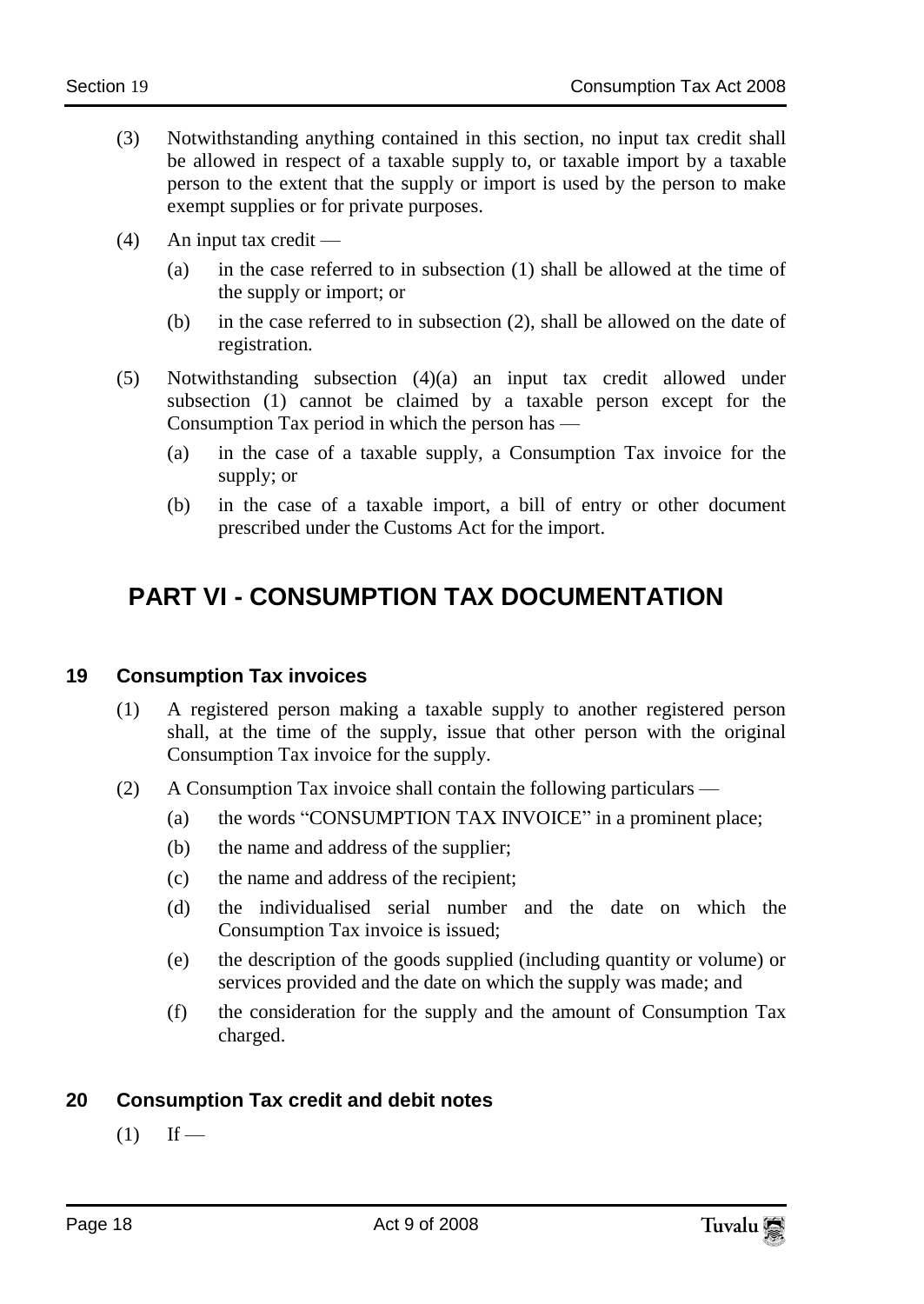- (a) a registered person (known as "the supplier") has made a taxable supply to another registered person (known as "the recipient");
- (b) at the time of the supply, the supplier has issued an original Consumption Tax invoice to the recipient;
- (c) section 13(1) applies to the supply; and
- (d) the amount shown on the invoice as the Consumption Tax charged exceeds the Consumption Tax property chargeable in respect of the supply,

the supplier shall provide the recipient with an original Consumption Tax credit note.

- (2) A Consumption Tax credit note shall contain the following particulars
	- (a) the words "CONSUMPTION TAX CREDIT NOTE" in a prominent place;
	- (b) the name and address of the supplier;
	- (c) the name and address of the recipient;
	- (d) the individualised serial number and the date on which the Consumption Tax credit note is issued;
	- (e) a brief description of the circumstances giving rise to the issuing of the Consumption Tax credit note, including information sufficient to identify the taxable supply to which the Consumption Tax credit note relates; and
	- (f) the consideration shown on the Consumption Tax invoice for the supply, the correct amount of the consideration, the difference between those two amounts, and the amount of Consumption Tax that relates to the difference.
- $(3)$  If
	- (a) a registered person (known as "the supplier") has made a taxable supply to another registered person (known as "the recipient");
	- (b) at the time of the supply, the supplier has issued an original Consumption Tax invoice to the recipient;
	- (c) section 13(1) applies to the supply; and
	- (d) the Consumption Tax properly chargeable in respect of the supply exceeds the amount shown on the invoice as the Consumption Tax charged,

the supplier shall provide the recipient with an original Consumption Tax debit note.

- (4) A Consumption Tax debit note shall contain the following particulars
	- (a) the words "CONSUMPTION TAX DEBIT NOTE" in a prominent place;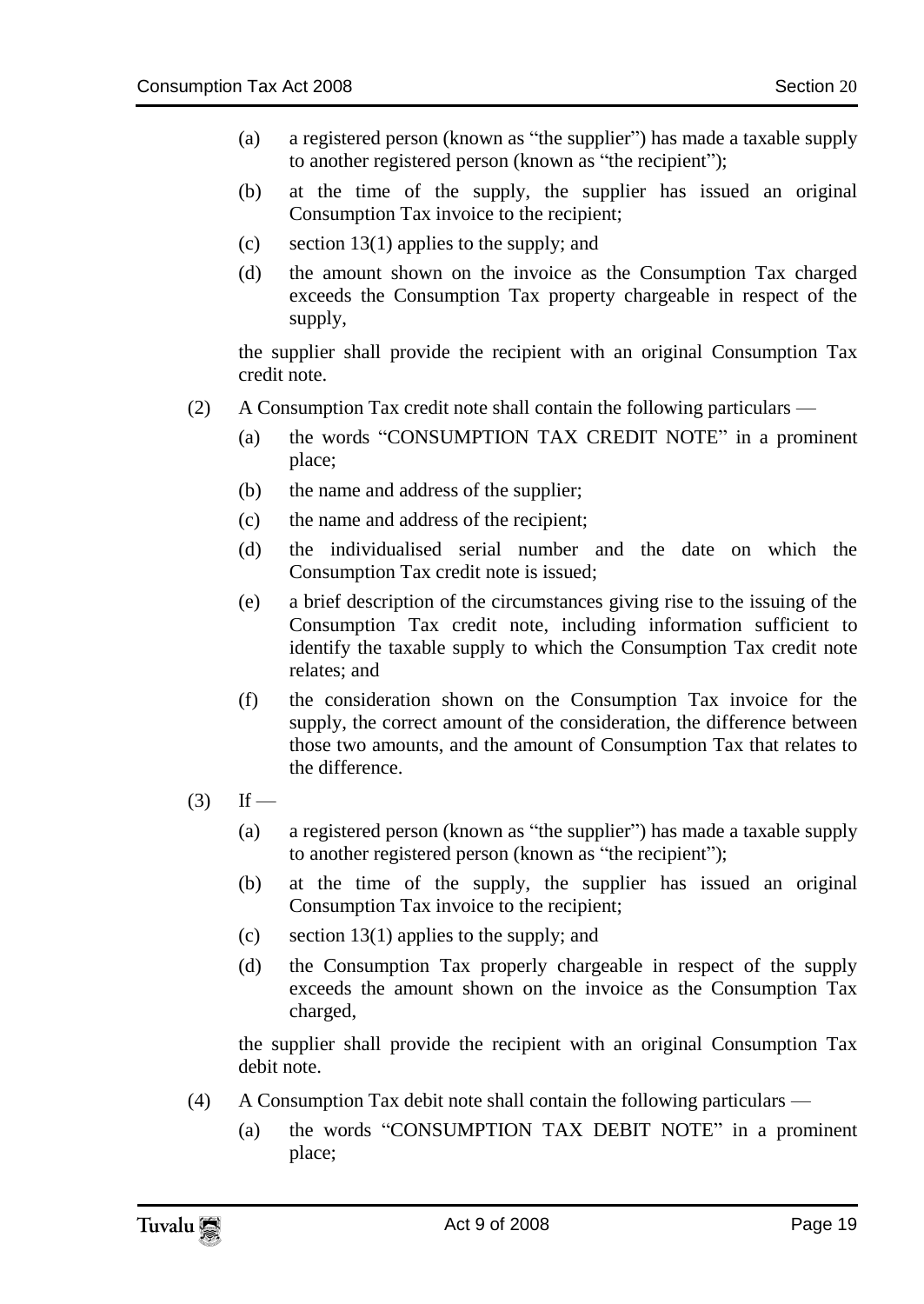- (b) the name and address of the supplier;
- (c) the name and address of the recipient;
- (d) the individualised serial number and the date on which the Consumption Tax debit note is issued;
- (e) a brief description of the circumstances giving rise to the issuing of the Consumption Tax debit note, including information sufficient to identify the taxable supply to which the Consumption Tax debit note relates; and
- (f) the consideration shown on the Consumption Tax invoice for the supply, the correct amount of the consideration, the difference between those two amounts, and the amount of Consumption Tax that relates to the difference.

#### <span id="page-19-0"></span>**21 Consumption Tax documentation**

- (1) A taxable person who for any reason does not have a Consumption Tax invoice, Consumption Tax credit note, or Consumption Tax debit note as required under this Part may make a written request to the supplier to issue a Consumption Tax invoice, Consumption Tax credit note, or Consumption Tax debit note, as the case may be.
- (2) A request under subsection (1) shall be made
	- (a) in the case of Consumption Tax invoice, within 60 days of the date of the supply; or
	- (b) in the case of a Consumption Tax credit note or Consumption Tax debit note, within 60 days of the event under section 13 to which the Consumption Tax credit note or Consumption Tax debit note relates.
- (3) A registered person receiving a request under subsection (1) shall comply with the request within 14 days of receiving the request.
- (4) A registered person shall issue only one original Consumption Tax invoice for a taxable supply, or one original Consumption Tax credit note or Consumption Tax debit note for an event under section 13, but a copy clearly marked as such may be provided to a registered person who claims to have lost the original.
- (5) The following documents shall be maintained in respect of a registered person —
	- (a) original Consumption Tax invoices, Consumption Tax credit notes, and Consumption Tax debit notes received by the person;
	- (b) a copy of all Consumption Tax invoices, Consumption Tax credit notes, and Consumption Tax debit notes issued by the person; and
	- (c) customs documentation relating to imports and exports of goods by the person.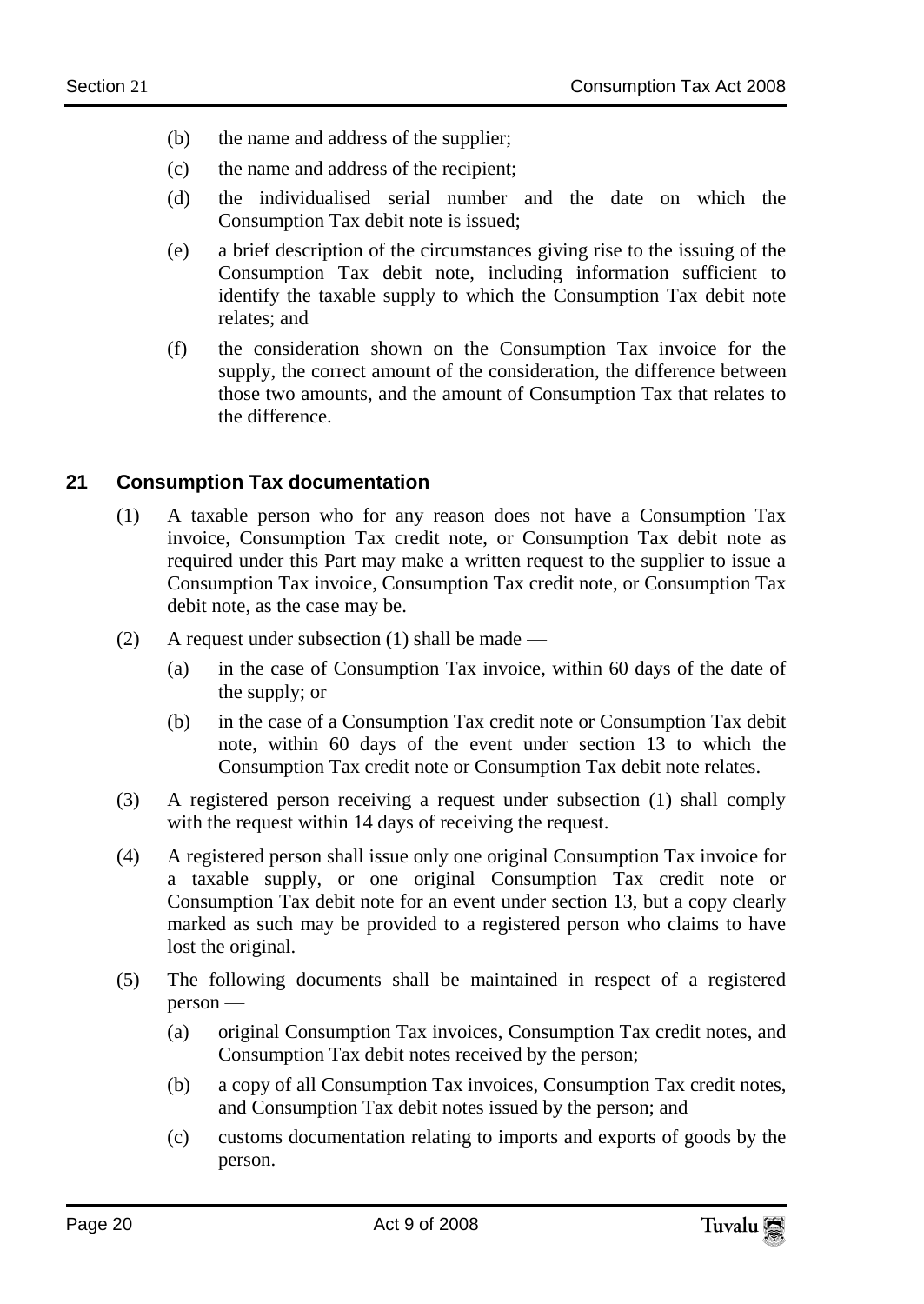- (6) The documents referred to in subsection (5)(b) shall be maintained in chronological order.
- (7) A person shall not issue a Consumption Tax invoice, Consumption Tax credit note, or Consumption Tax debit note other than in the circumstances specified in this Part.

### <span id="page-20-0"></span>**PART VII - CONSUMPTION TAX RETURNS AND PAYMENT**

#### <span id="page-20-1"></span>**22 Consumption Tax returns**

- (1) A taxable person shall lodge a Consumption Tax return for each Consumption Tax period within 30 days after the end of the period.
- (2) A Consumption Tax return shall be in the approved form.

#### <span id="page-20-2"></span>**23 Consumption Tax payment**

- (1) The Consumption Tax payable by a taxable person for a Consumption Tax period computed under section 17 shall be due and payable by the due date for lodging the Consumption Tax return for that period.
- (2) The Consumption Tax payable by an importer in respect of a taxable import shall be due and payable at the time of the import.
- (3) The liability for Consumption Tax arises by operation of this section and is not dependent on the Taxation Officer or the Customs Officer making an assessment of Consumption Tax due.
- (4) Any Consumption Tax that has not been paid by a taxable person within 5 years after the due date for payment ceases to be payable at the end of that period unless —
	- (a) the person has failed to file a Consumption Tax return for the Consumption Tax period to which the unpaid Consumption Tax relates;
	- (b) The Taxation Officer has within the 5 years period required payment of the amount by notice in writing; or
	- (c) the failure to pay was due to fraud, or gross or wilful neglect.

#### <span id="page-20-3"></span>**24 Consumption Tax payable on imports**

(1) Except where the contrary intention appears, the provisions of the Customs Act on imported goods shall, in so far as relevant and with such exceptions and modifications as necessary, apply in relation to Consumption Tax payable on a taxable import.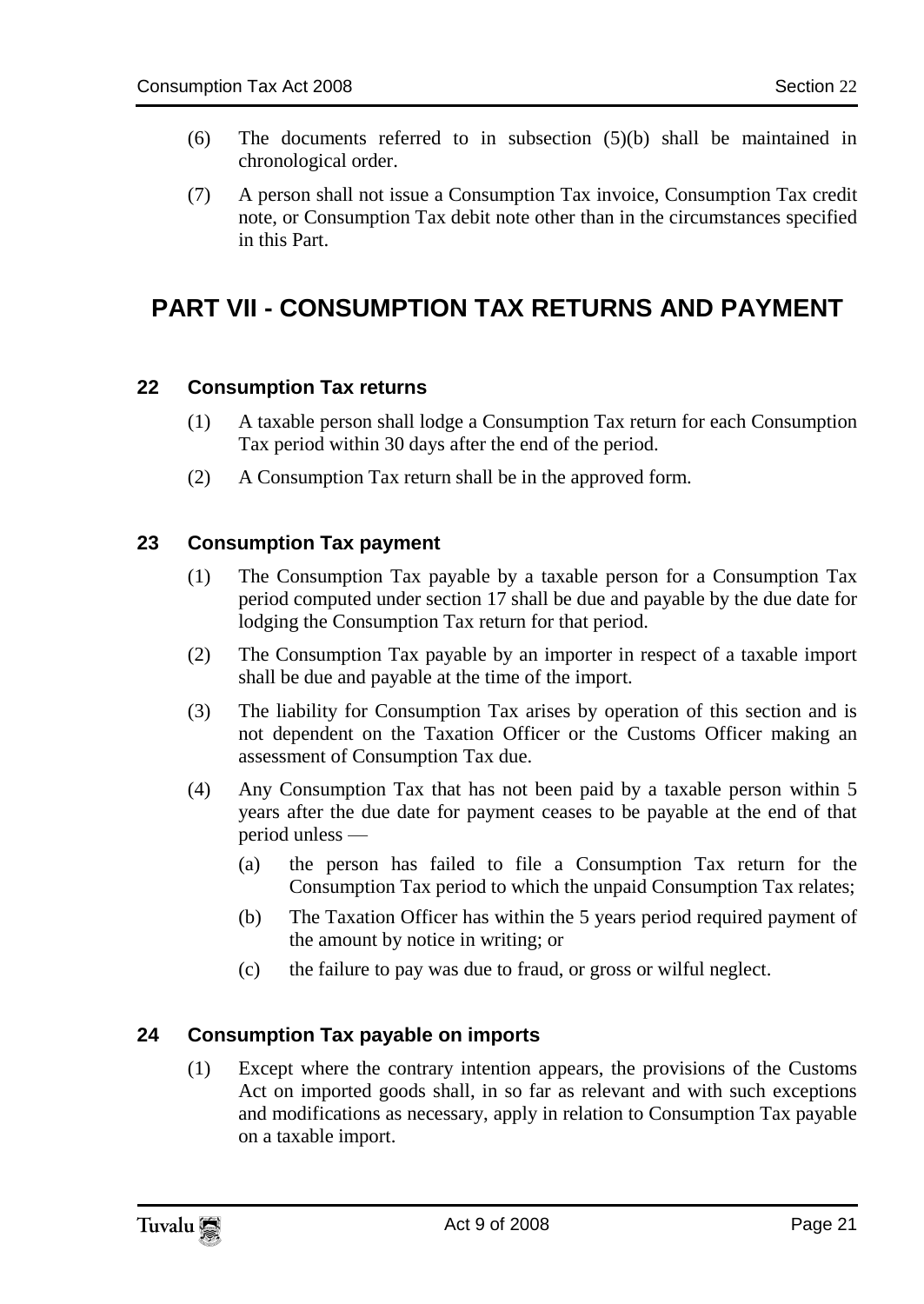<span id="page-21-0"></span>(2) The Customs Officer may, by virtue of subsection (1), exercise any power conferred on the Customs Officer by the Customs Act as if the reference to customs duty in that Act included a reference to Consumption Tax payable on imported goods under this Act.

# **PART VIII - CONSUMPTION TAX REFUNDS**

#### <span id="page-21-1"></span>**25 Refunds**

- (1) Subject to subsection (3), if, for any Consumption Tax period, the total input tax credit allowed to a taxable person exceeds the person's total output tax for that period —
	- (a) the excess shall be carried forward and allowed as an input tax credit in the following Consumption Tax period and any amount of the excess not credited in that period shall be carried forward to the next following Consumption Tax period; and
	- (b) any amount of the excess not credited under paragraph (a) shall, upon written application by the person, be refunded to the person within 45 days after the date of lodgment of the application.
- (2) If a taxable person has an excess input tax credit carried forward under this section for more than one Consumption Tax period, the excess credit of the earliest Consumption Tax period shall be allowed first.
- (3) if the excess referred to in subsection (1) is due to excess input tax credits that are a regular feature of the taxable person's business, the Taxation Officer shall, upon application in writing, refund the excess within 45 days after lodgment of the Consumption Tax return for the period.
- (4) A taxable person who has erroneously overpaid Consumption Tax for a Consumption Tax period may apply, in writing, to the Taxation Officer for an input tax credit in the amount of the overpayment.
- (5) If the Taxation Officer is satisfied that an application has been properly made by a taxable person under subsection (4), the Taxation Officer shall allow the person an input tax credit in the Consumption Tax period specified by the Taxation Officer for the amount of the overpayment.
- (6) An application under subsection (4) shall be made within 5 years from the date of the overpayment.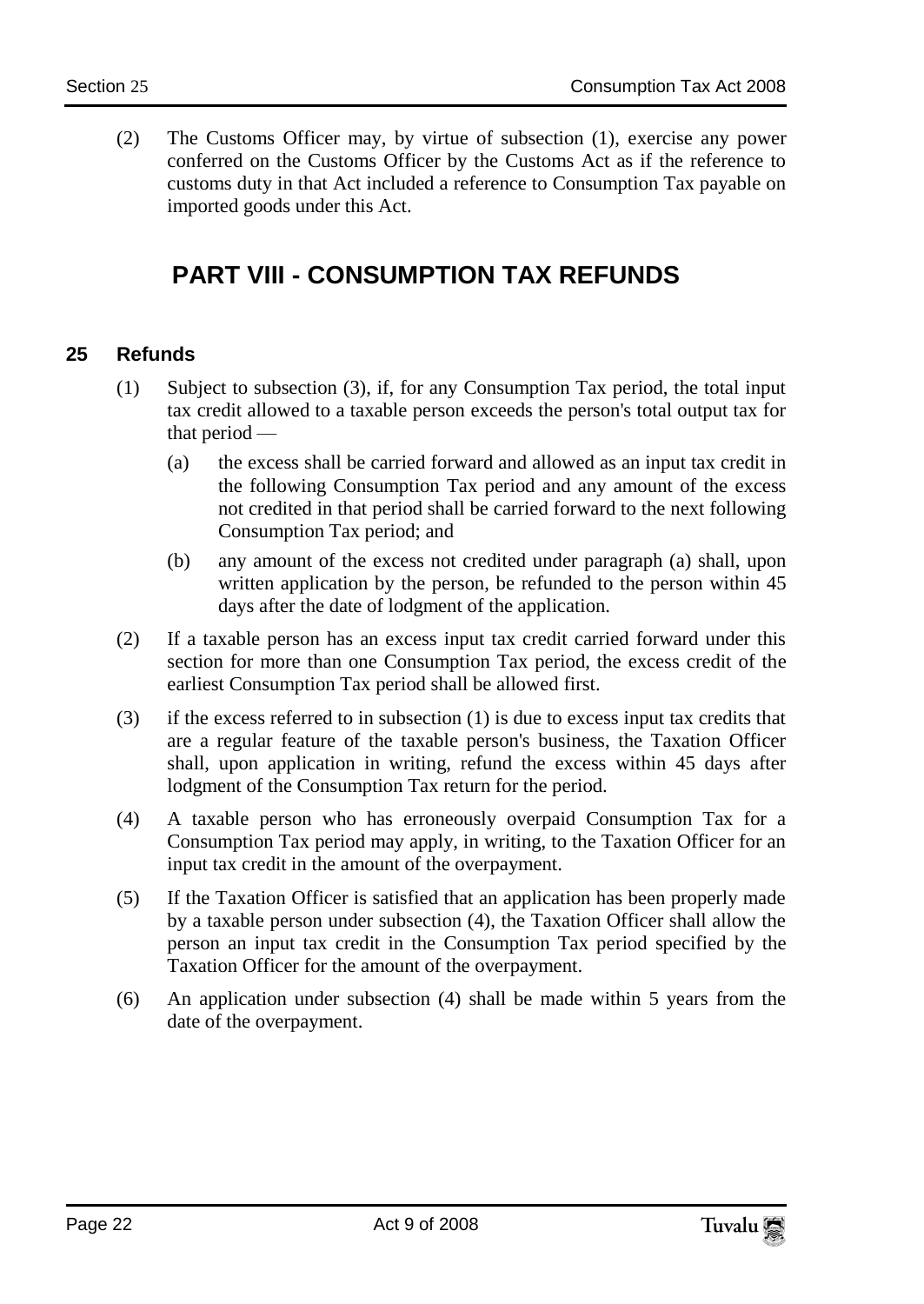# **PART IX - ASSESSMENTS AND APPEALS**

#### <span id="page-22-1"></span><span id="page-22-0"></span>**26 Consumption Tax assessments**

 $(1)$  In this section —

"**objection decision**" means the decision of the Taxation Officer.

- (2) The Taxation Officer may make an assessment of the Consumption Tax payable by a taxable person if —
	- (a) the person fails to lodge a Consumption Tax return as required under this Act;
	- (b) the Taxation Officer is not satisfied with a Consumption Tax return lodged by the person; or
	- (c) the person has been paid a refund under section 25 to which the person is not entitled.
- (3) The Taxation Officer may make an assessment
	- (a) under subsection  $(2)(a)$  or (c), at any time; or
	- (b) under subsection  $(2)(b)$ 
		- (i) if the default was due to fraud, or gross or wilful neglect, at any time, or
		- (ii) in any other case, within the time specified in section 23(4) for recovery of Consumption Tax.
- (4) The Taxation Officer may, based on the information available, estimate the Consumption Tax payable by a person for the purposes of making an assessment under subsection (2).
- (5) The Taxation Officer shall serve a notice of the assessment made under subsection (2) on the taxable person assessed stating —
	- (a) the reason for the assessment as provided for in subsection (2);
	- (b) the Consumption Tax payable under the assessment;
	- (c) if the assessment is issued under subsection  $(2)(a)$  or (b), the original due date for payment as determined under section 23;
	- (d) if the assessment is issued under subsection  $(2)(c)$ , the due date for payment as determined under subsection (6); and
	- (e) the time, place, and manner of objecting to the assessment.
- (6) The Consumption Tax payable by a taxable person under an assessment issued under subsection (2)(c) shall be due 30 days after the person was served with the notice of assessment.
- (7) The Taxation Officer may, within 5 years after serving a notice of assessment on a taxable person, amend the assessment by making such alterations or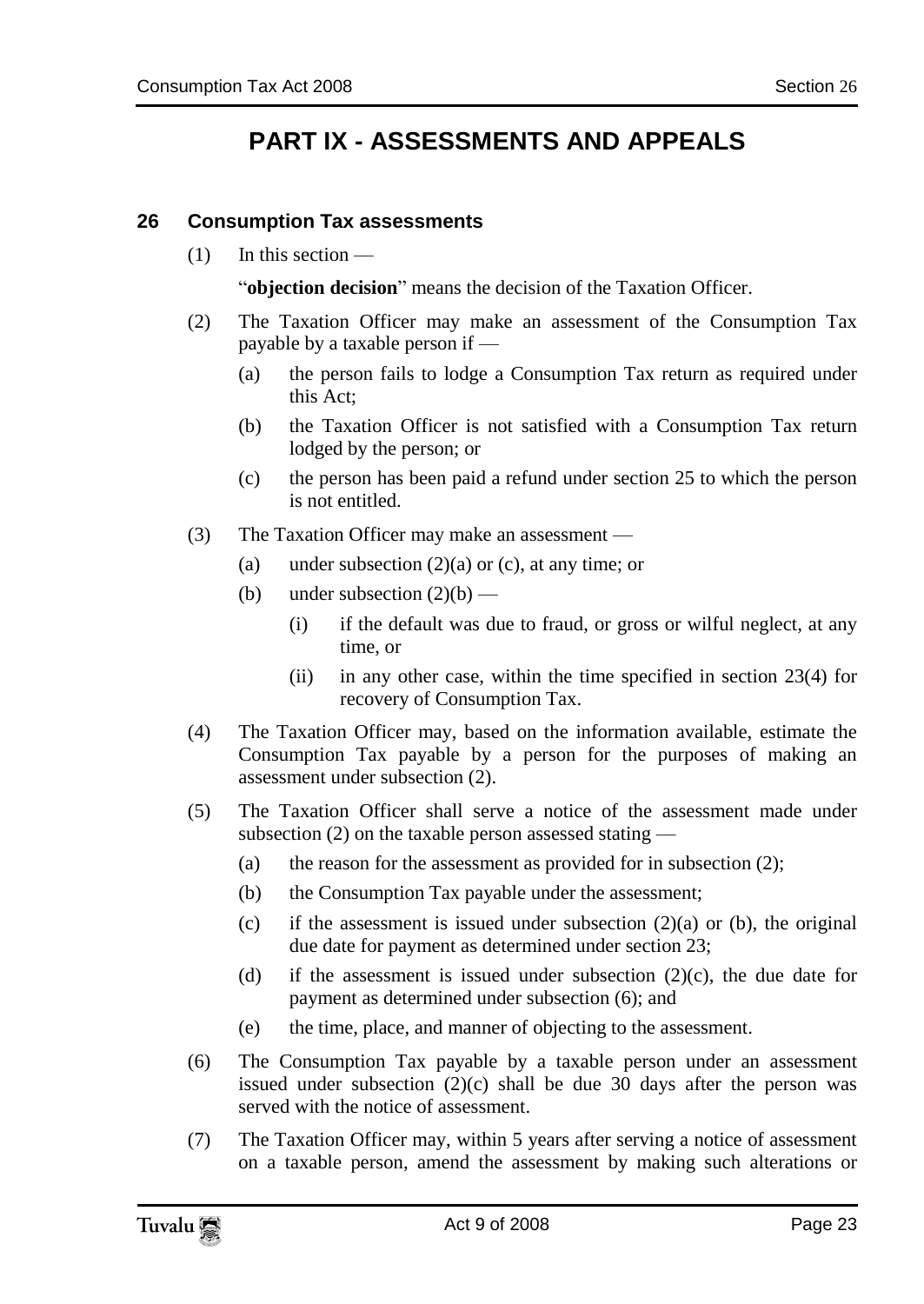additions to the assessment as the Taxation Officer considers necessary, and a notice of the amended assessment shall be served on the person.

- (8) Nothing in subsection (7) shall prevent the amendment of an assessment to give effect to an objection decision, or a decision of the court.
- (9) An amended assessment shall be deemed as an assessment for all purposes of this Act.
- (10) Nothing in this section prevents any interest and penalty payable
	- (a) in respect of Consumption Tax assessed under subsection (2)(a) and (b), from being computed from the original due date for payment of the Consumption Tax as determined under section 23; or
	- (b) in respect of Consumption Tax assessed under subsection (2)(c) in the case of an application for refund made fraudulently or negligently, from being computed from the date on which the refund was paid.

#### <span id="page-23-0"></span>**27 Assessment of recipient**

- (1) If a taxable person who is the supplier has, in consequence of misrepresentation or fraud by the recipient of a supply, incorrectly treated the supply  $as$  —
	- (a) an exempt supply; or
	- (b) a supply subject to a zero rate of Consumption Tax under section 6,

the Taxation Officer may assess the recipient of the supply for payment of the Consumption Tax due in respect of the supply and any interest and penalty imposed as a result of the late payment of the Consumption Tax.

- (2) The Taxation Officer shall serve notice of an assessment under subsection (1) on the recipient specifying —
	- (a) the reason for the assessment as provided in subsection (1);
	- (b) the Consumption Tax payable;
	- (c) the due date for payment of the Consumption Tax; and
	- (d) the time, place and manner of objecting to the assessment.
- (3) Subsection (1) does not preclude the Taxation Officer from recovering the Consumption Tax due in respect of the supply together with any interest and penalty from the supplier and —
	- (a) any amount recovered from the recipient of the supply shall be credited against the liability of the supplier in respect of the supply; and
	- (b) any amount recovered from the supplier shall be credited against the liability of the recipient of the supply.
- (4) Any supplier who pays Consumption Tax, interest, or penalty referred to in subsection (1) may recover the amount from the recipient of the supply.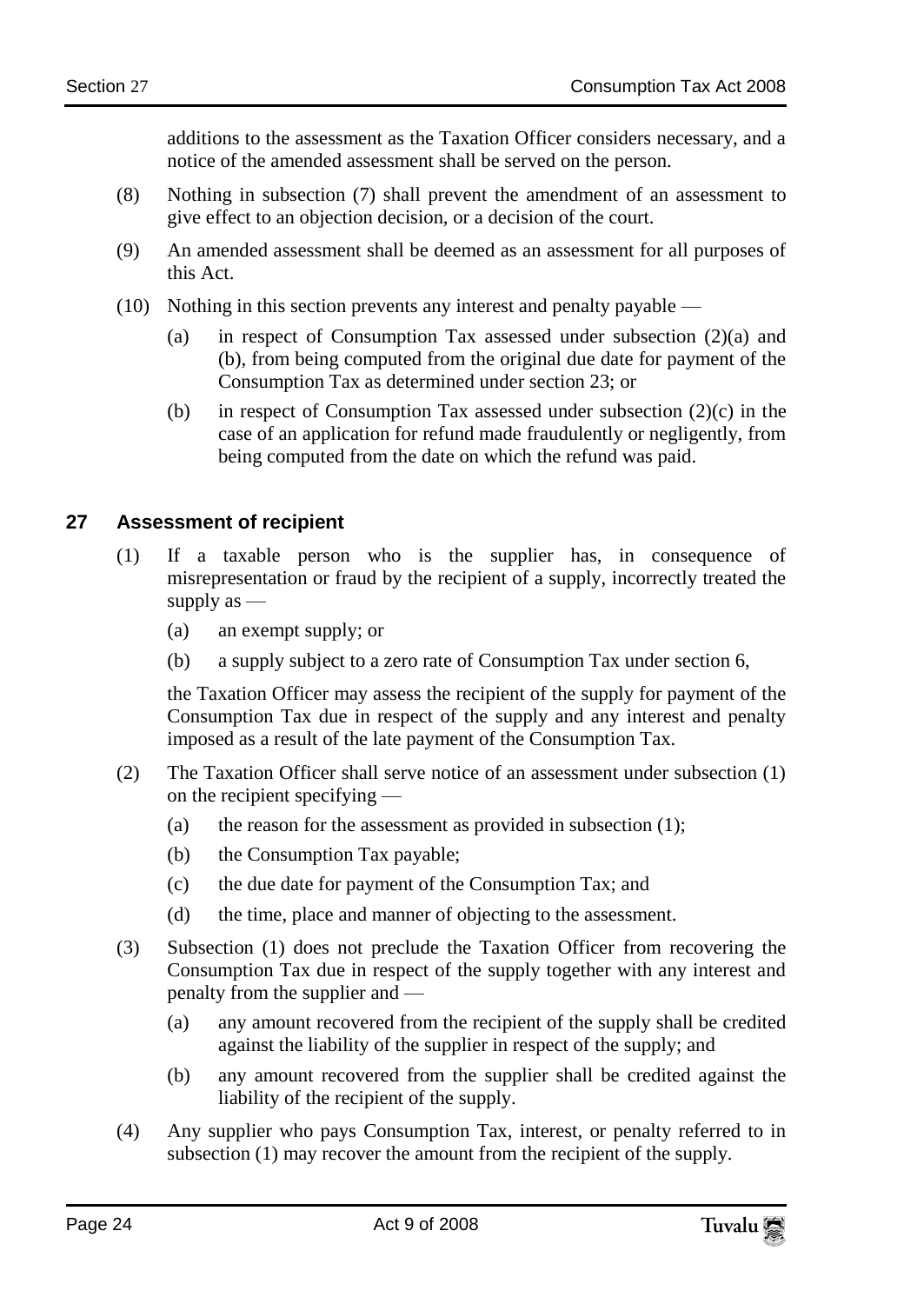(5) An assessment made under subsection (1) shall be deemed as an assessment of Consumption Tax for all purposes of this Act.

### <span id="page-24-0"></span>**28 Appeals**

<span id="page-24-1"></span>The imposition of Consumption Tax may be challenged in the like fashion as that provided for in regard to income tax by section 72 of the Income Tax Act.

# **PART X - POWERS OF THE TAXATION OFFICER**

#### <span id="page-24-2"></span>**29 Recovery of unpaid Consumption Tax from third parties**

- (1) Where any Consumption Tax or other amount imposed under this Act has not been paid by its due date, the Taxation Officer may by notice in writing require a person:
	- (a) owing money to the person liable to pay the Consumption Tax or other amount outstanding;
	- (b) holding money for, or on behalf of, the person liable to pay the Consumption Tax or other amount outstanding;
	- (c) who is liable to make payments of salary or wages or other similar payments to the person liable to pay the Consumption Tax or other amount outstanding; or
	- (d) having authority from some other person to pay money to the person liable to pay the Consumption Tax or other amount outstanding;

to pay the money to the Government or its nominated agent on the dates set out in the notice, up to the amount of the Consumption Tax or other amount outstanding due.

- (2) A copy of a notice issued under subsection (1) of this section shall be forwarded to the person liable to pay the Consumption Tax or other amount outstanding.
- (3) A person making a payment under a notice under subsection (1) of this section shall be treated as having made the payment on behalf of the person liable to pay the Consumption Tax or other amount outstanding and the person liable to pay the Consumption Tax or other amount outstanding shall not bring an action against the person making payment for recovery of that amount.
- (4) The Taxation Officer shall reduce the amount of the Consumption Tax or other amount outstanding by the person liable to pay them, by the amount of any payment made on that person's behalf under subsection (3) of this section.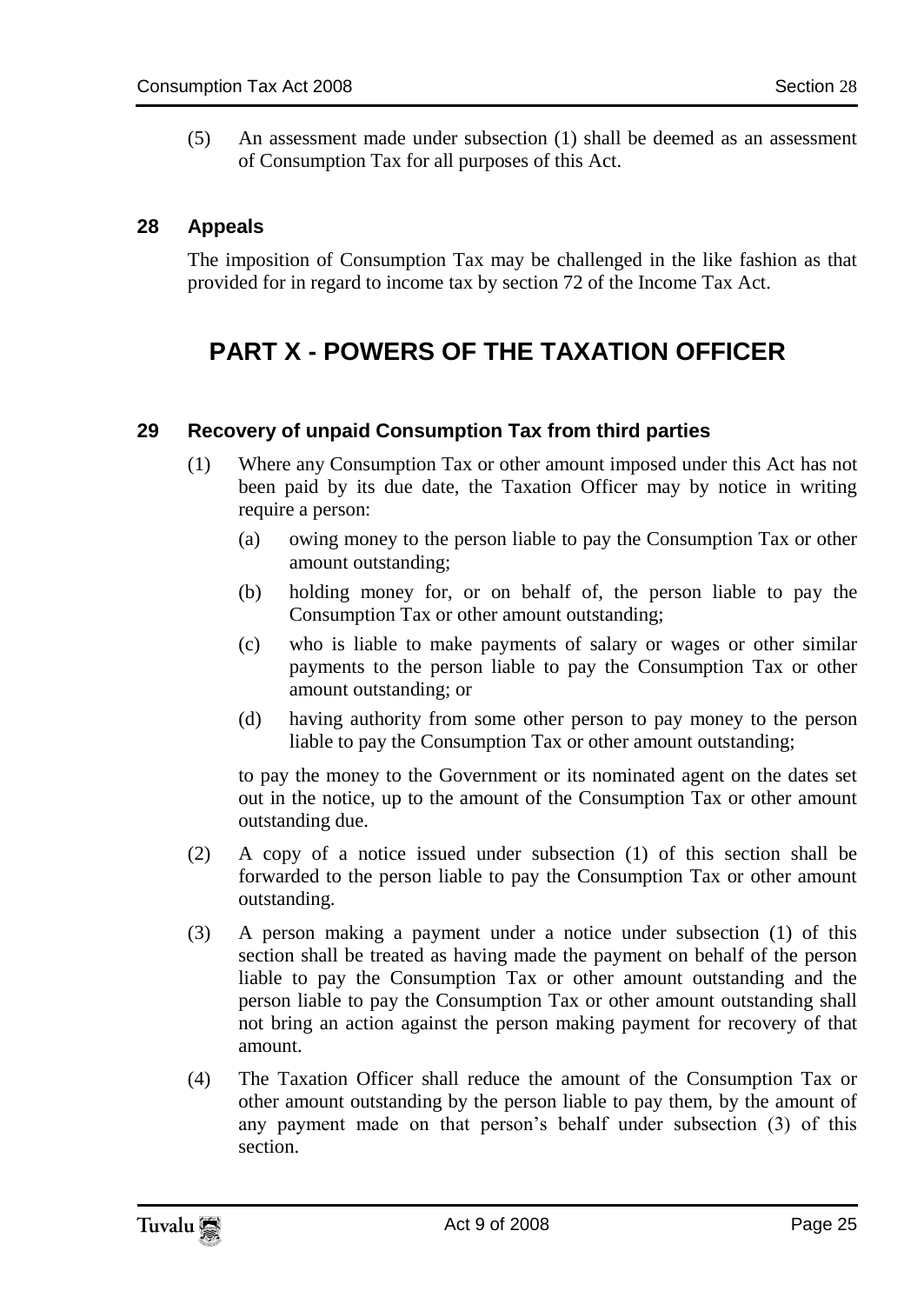(5) Where any person who receives a notice under subsection (1) of this section transfers any money to which the notice applies to the person who he owes money to or is holding money on behalf of, or otherwise does not pay such money in accordance with the notice, that person shall, if the Taxation Officer agrees, become personally responsible for the amount outstanding under the notice and the other provisions of this Act shall apply as if the person who received the notice was the agent of the person liable to pay the Consumption Tax or other outstanding amount.

### <span id="page-25-0"></span>**30 Recovery of unpaid Consumption Tax from seizure and sale of property**

- (1) Where any Consumption Tax or other amount imposed under this Act has not been paid by any person by its due date, the Taxation Officer may request that the Minister to make an order placing restrictions on that person's movable property until the Consumption Tax or other amount has been paid.
- (2) Where a person to whom subsection (1) of this section applies, has not paid, or made arrangements satisfactory to the Taxation Officer to pay, the Consumption Tax or other amount due within 30 days of the order of the Minister obtained under that subsection, the Taxation Officer may enter any place and seize any movable property.
- (3) Movable property that has been seized under this section shall be stored in a place approved by the Taxation Officer for the storage of such property.
- (4) If movable property has been seized under this section, the Taxation Officer shall, as soon as practicable after the seizure, serve on the owner of the movable property or the person who had custody or control of the movable property immediately before seizure, a notice in writing —
	- (a) identifying the movable property;
	- (b) stating the movable property that has been seized under this section and the reason for seizure; and
	- (c) setting out the terms of subsections  $(6)$ ,  $(7)$  and  $(8)$ .
- (5) The Taxation Officer shall not be required to serve a notice under subsection (4) if, after making reasonable enquiries, the Taxation Officer does not have sufficient information to identify the person on whom the notice should be served.
- (6) The Taxation Officer may authorise any movable property seized under this section to be delivered to the person on whom a notice under subsection (4) has been served if that person has paid, or makes an arrangement to pay to the satisfaction of the Taxation Officer any Consumption Tax or other amount due under this Act.
- (7) If subsection (6) does not apply, the Taxation Officer shall detain the movable property seized under this section —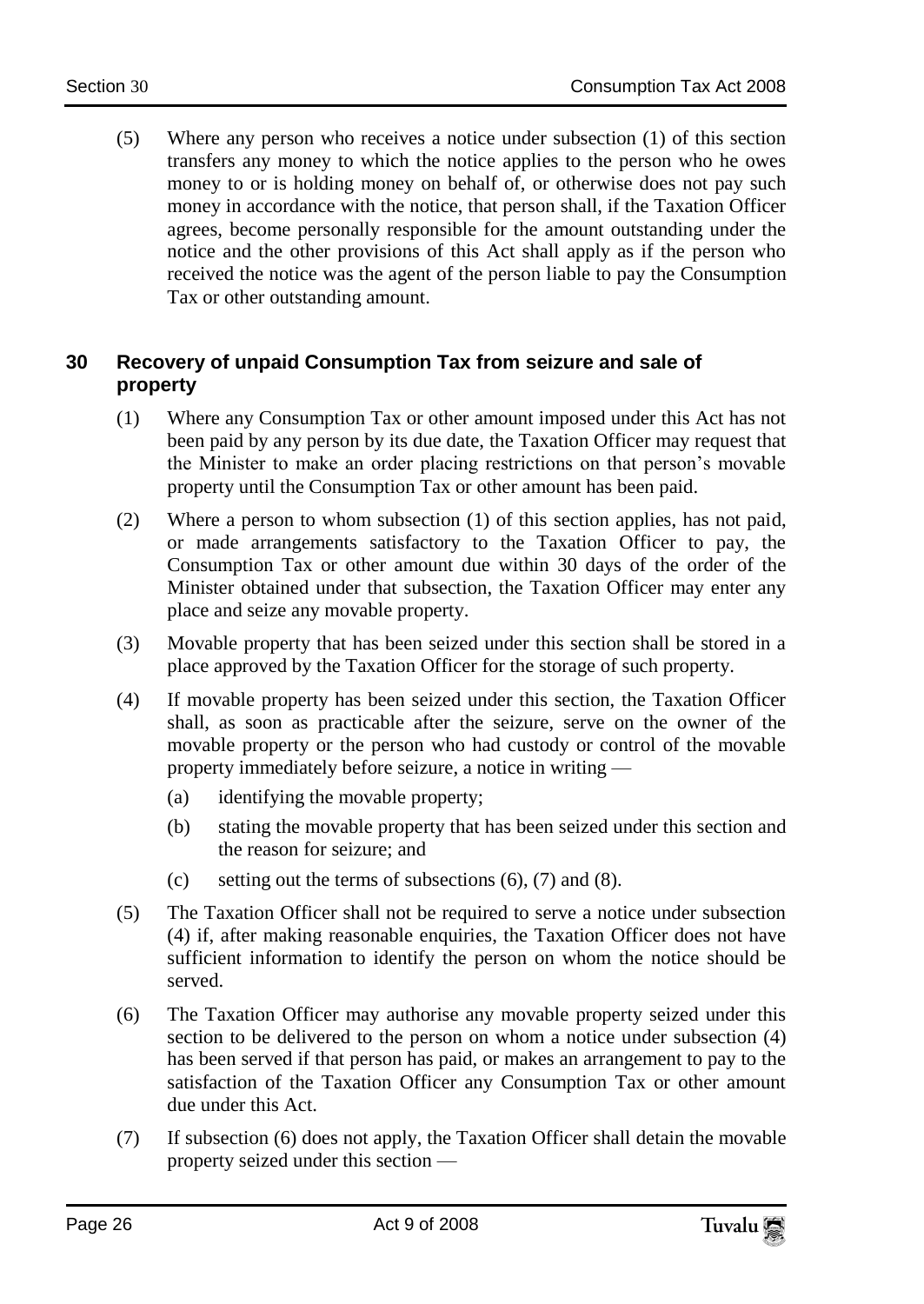- (a) in the case of perishable property, for such period as the Taxation Officer considers reasonable having regard to the condition of the property; or
- (b) in any other case, for 21 days after the seizure of the property.
- (8) If the detention period in subsection (7) has expired, the Taxation Officer may sell the seized property by public auction or in such other manner as the Taxation Officer may determine.
- (9) The proceeds of disposal under subsection (8) shall be applied as follows
	- (a) first toward the cost of seizing, keeping and selling the seized property;
	- (b) then towards the payment of the Consumption Tax or other amount due under this Act; and
	- (c) the balance, if any, shall be paid to the owner of the property.
- (10) The Taxation Officer may request the assistance of the Tuvalu Police Force in delivering and putting into place any order made by a court under subsection (2) of this section.

#### <span id="page-26-0"></span>**31 Persons with unpaid Consumption Tax not allowed to leave Tuvalu**

- (1) Where any Consumption Tax or other amount imposed under this Act in excess of \$500 has not been paid by any person by its due date, the Taxation Officer may by notice in writing to the Principal Immigration Officer, require that the Principal Immigration Officer shall prevent that person from leaving Tuvalu, until the person:
	- (a) makes payment in full; or
	- (b) makes an arrangement satisfactory to the Taxation Officer for the payment of the tax or other amount.
- (2) In any case to which this section applies, where the conditions of paragraphs (a) or (b) of subsection (1) of this section have been met, the Taxation Officer shall by letter immediately inform the Principal Immigration Officer of that fact and the Principal Immigration shall forthwith no longer prevent the person to whom the conditions applies from leaving Tuvalu.

#### <span id="page-26-1"></span>**32 Businesses of persons with unpaid Consumption Tax may be temporarily closed**

- (1) Where any Consumption Tax or other amount imposed under this Act in excess of \$500 has not been paid by its due date by any person, being a person who is operating a business, the Taxation Officer may by notice in writing inform that person of an intention to close down part or the whole of that person's business, until the person:
	- (a) makes payment in full; or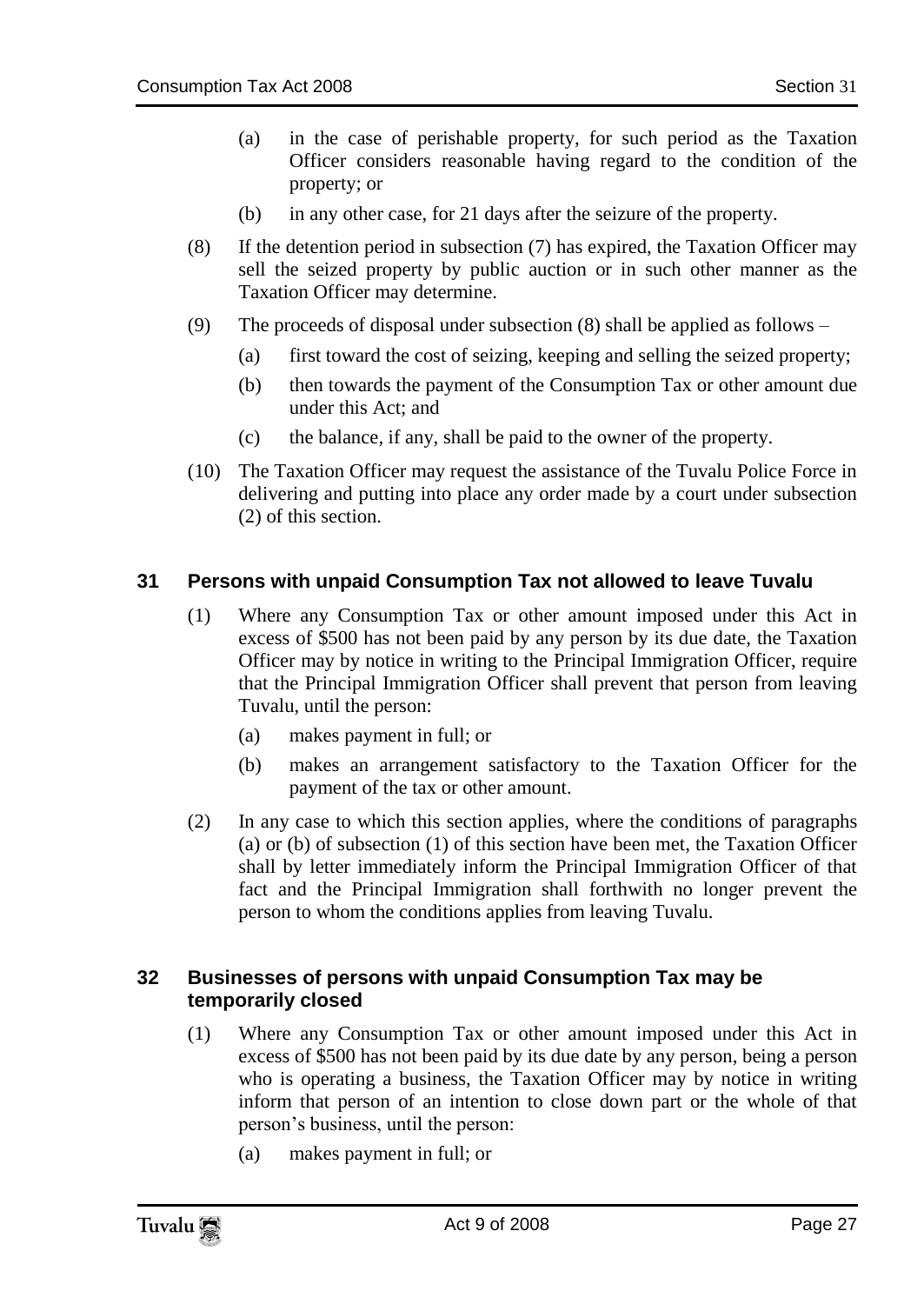- (b) makes an arrangement satisfactory to the Taxation Officer for the payment of the tax or other amount.
- (2) In any case to which this section applies, where the conditions of paragraphs (a) or (b) of subsection (1) of this section have not been met within 7 days of the person to which it relates having received the notice, the Minister may by letter order the immediate closure of part or the whole of that person's business until the conditions in paragraph (a) or (b) of subsection (1) of this section have been met.
- (3) Where the Minister makes an order hereunder, the Taxation Officer shall affix in a conspicuous place on the front of the premises or part of a business which has been closed, a notice bearing the words "CLOSED TEMPORARILY FOR NOT PAYING OUTSTANDING TAX".
- (4) The Taxation Officer may request the assistance of the Tuvalu Police Force in delivering and putting into place any order made by the Minister under subsection  $(2)$  of this section."

### <span id="page-27-0"></span>**33 Delegation**

- (1) The Taxation Officer and Customs Officer may delegate in writing any duty, power, or function conferred to him or her under this Act.
- (2) The Taxation Officer may, at any time, revoke in writing any delegation under this section.

# <span id="page-27-1"></span>**PART XI - ADMINISTRATIVE PENALTIES AND OFFENCES**

#### <span id="page-27-2"></span>**34 Administrative penalties**

- (1) A person who fails to apply for registration as required by section 7 shall be liable to a penalty equal to double the amount of Consumption Tax payable during the period in respect of which failure occurs, commencing on the date on which the person was required to apply for registration or such later date the person was registered by the Taxation Officer on his or her own motion.
- (2) Where a taxable person fails, in respect of any Consumption Tax period, to submit any tax return required under this Act on or before the last day on which same is required to be submitted, that person shall be liable to pay to the Taxation Officer, in addition to any tax which may be payable, a penalty of \$500.
- (3) Where a taxable person fails to pay any Consumption Tax due on or before the last day on which it is payable, that person shall be liable to pay to the Taxation Officer, in addition to the tax and any penalty imposed under subsection (2), a penalty representing —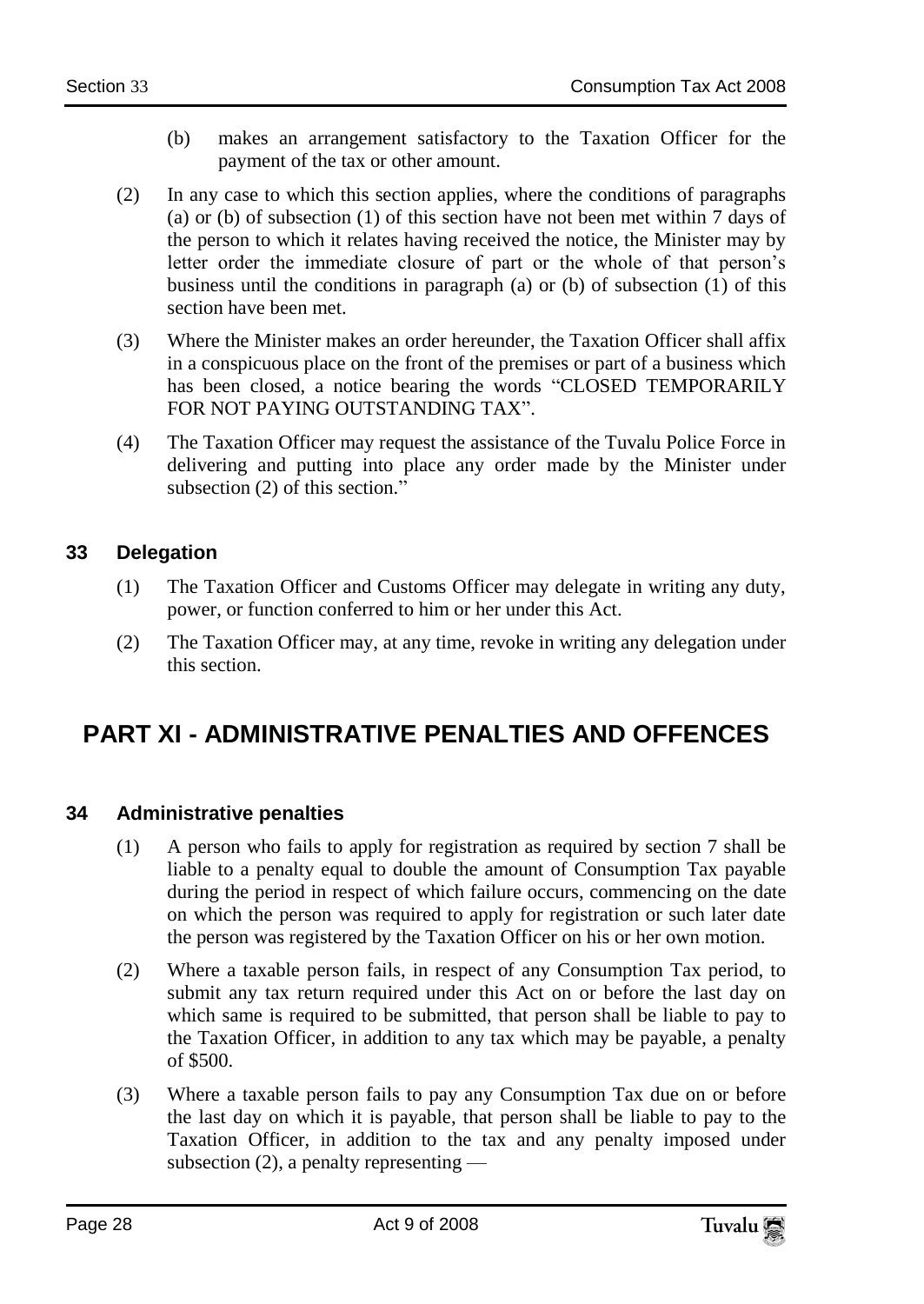- (a) 10 per cent of the tax for the first month or part of the month during which the tax remains unpaid; and
- (b) 2 per cent of the tax for each subsequent month or part of the month during which the tax remains unpaid

up to a maximum of 100 per cent of the tax.

- (4) Where, without reasonable cause, any person who is required under this Act to submit a tax return has understated the amount of Consumption Tax payable or has overstated the amount of Consumption Tax able to be refunded, there shall be payable, in addition to any tax and any penalty imposed under subsections (2) and (3), a penalty which shall be:
	- (a) if the understatement, or as the case may be overstatement, was due to gross carelessness on the part of the person, fifty percent (50%) of the tax understated or overstated; or
	- (b) if the understatement, or as the case may be overstatement, was due to a deliberate attempt to avoid payment of tax or obtain a refund to which the person was not entitled, one hundred percent (100%) of the tax understated or overstated.
- (5) Notwithstanding subsection (4) of this section, where Consumption Tax has been understated or overstated and an additional penalty under that subsection is to be applied, the amount of that additional penalty will be reduced to:
	- (a) 25% of that that would otherwise apply under subsection (4) if the person voluntarily disclosed the existence of the understatement or overstatement before any inquiries in relation to that understatement or overstatement had been initiated by the Taxation Officer; or
	- (b) 50% of that that would otherwise apply under subsection (4) if the person voluntarily disclosed the existence of the understatement or overstatement immediately after inquiries in relation to that understatement or overstatement had been initiated by the Taxation **Officer**

#### <span id="page-28-0"></span>**35 Offences**

- (1) Every person commits an offence against this Act who
	- (a) Fails to apply for registration as required by this Act;
	- (b) Fails to notify the Taxation Officer of a relevant change of circumstances as required by section 8(7);
	- (c) Fails to apply for cancellation of registration as required by section  $9(1)$ ;
	- (d) Fails immediately upon cancellation to cease to hold out to be a registered person in terms of section  $9(10)(a)$  or to return his, her or its registration certificate immediately upon cancellation as required by section  $9(10)(c)$ ;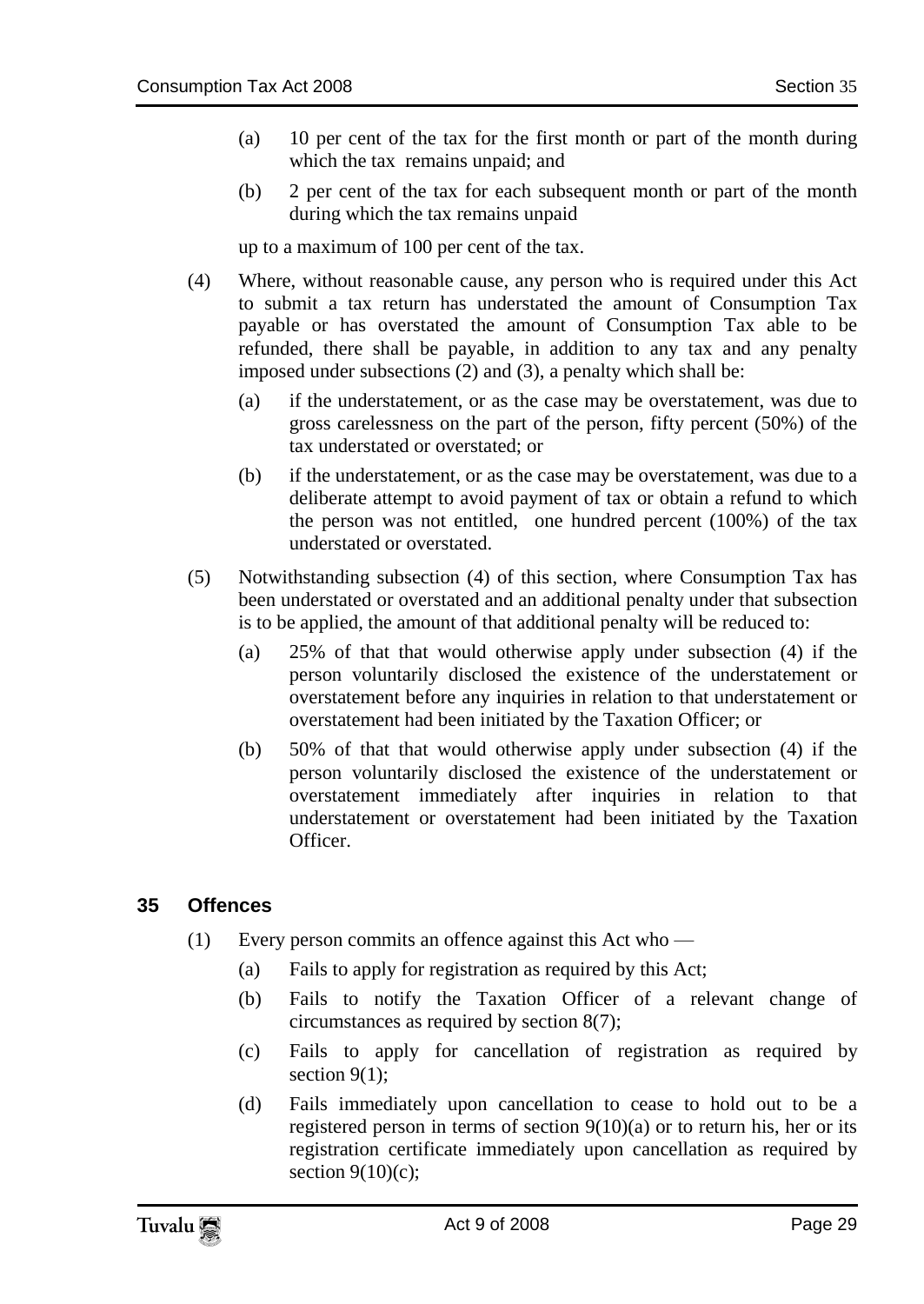- (e) Fails to provide a Consumption Tax invoice, Consumption Tax credit note or Consumption Tax debit note as required in Part VI;
- (f) Issues a Consumption Tax invoice, Consumption Tax credit note or Consumption Tax debit note otherwise than as provided in Part VI;
- (g) Makes any false return, false statement or false declaration or gives any false information, knowing it to be false or being reckless as to whether it was false, or intentionally misleads or attempts to mislead the Taxation Officer in relation to any matter under this Act;
- (h) Knowingly falsifies any records required to be kept under this Act;
- (i) Knowingly issues any incorrect tax invoice;
- (j) Knowingly misrepresents that an amount is payable as tax under this Act;
- (k) Receives or deals with goods or services, if the person knows or has reason to believe that the tax payable on the supply has been or will be evaded;
- (l) Obstructs the Taxation Officer or any officer authorized by the Taxation Officer acting in discharge of that officer's duties or the exercise of the officer's power under this Act;
- (m) Contrary to the provisions of section 33, carries on the business or part of the business concerned or commits any other breach of an order made under that section;
- (n) Fails to keep or properly maintain records of a taxable activity carried on by the person as required by this Act;
- (o) Aids, abets, incites or conspires with any other person to commit any offence against this Act or against regulations made under this Act.
- (2) Every person who commits an offence under subsection (1) shall be liable to a fine not exceeding \$200 for the first such conviction, \$400 for the second such conviction and \$800 for each subsequent conviction, or imprisonment for a term not exceeding 2 years, or both.
- <span id="page-29-0"></span>(3) The Taxation Officer shall from time to time publish a list of persons who have been convicted under this section or who have been subjected to penalty under section 35(1) or 35(4).

# **PART XII - MISCELLANEOUS**

#### <span id="page-29-1"></span>**36 Priority for Consumption Tax**

Notwithstanding any other provisions of this Act, if a person has not paid any amount of Consumption Tax as required under this Act, the amount of tax unpaid will, in the application of the assets of the person, rank as follows: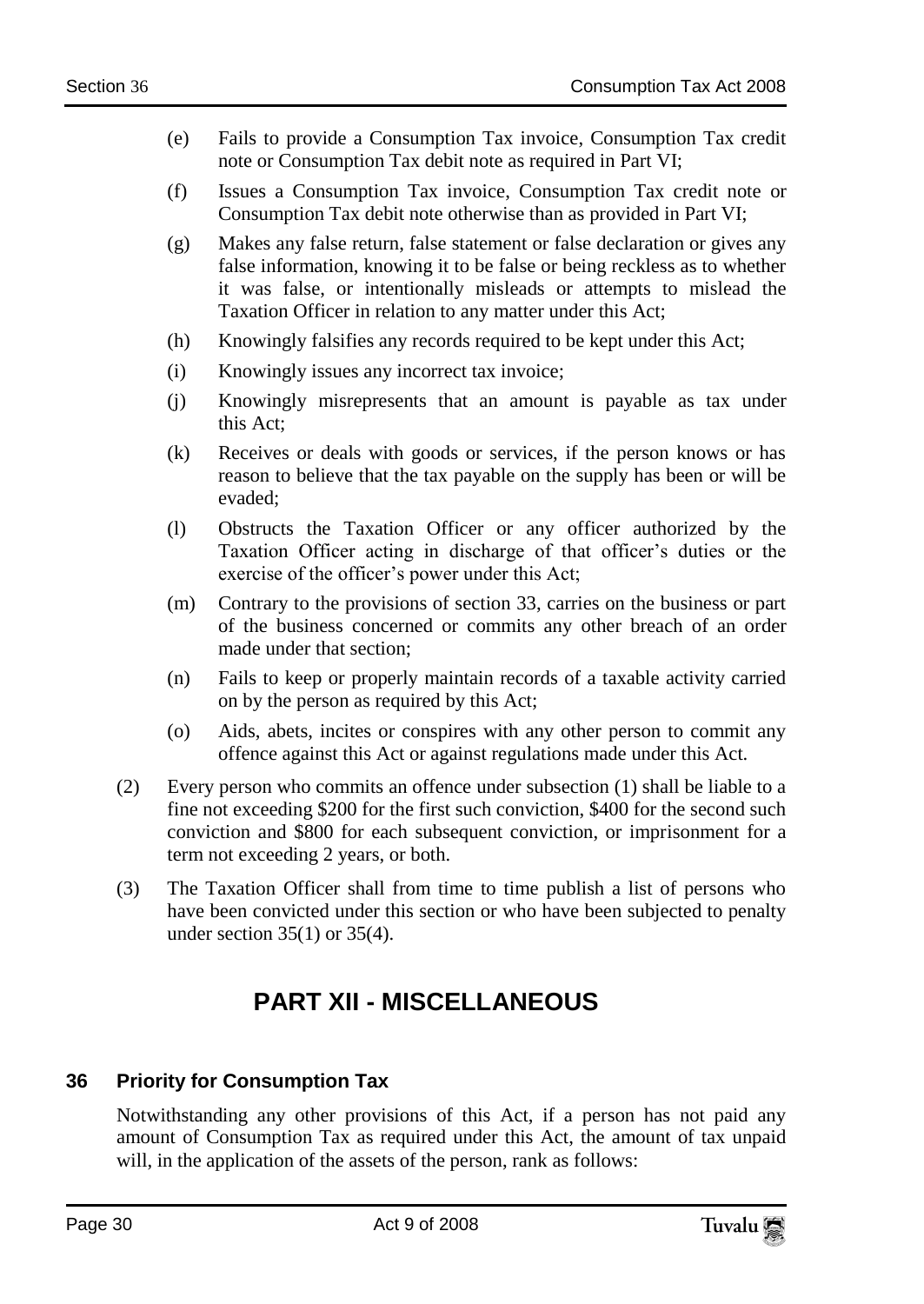- (a) If the person is an individual, upon the person's bankruptcy or upon the person making an assignment for the benefit of the person's creditors, the amount of the tax payable will rank, in order of priority, immediately after preferential claims for wages or other sums payable to any worker, and in priority to all other claims;
- (b) If the person is a company, other than an unincorporated body or association, upon the liquidation of the company or upon the appointment of a receiver on behalf of the holder of any debenture given by the company secured by a charge over any property of the company or upon possession being taken on behalf of that debenture holder of the property, the amount of tax payable will rank immediately after preferential claims for wages or other sums payable to any worker, and in priority to all other claims;
- (c) If the person is a company being an unincorporated body or association, upon the appointment of a receiver, the amount of tax payable will rank, in order of priority, immediately after any preferential claims for wages or other sums payable to any worker, and in priority to any claims of holders of debentures under any floating charge (including a floating charge which has since creation become a fixed or specific charge) created by the body.

#### <span id="page-30-0"></span>**37 Agreement to defeat the intention and application of the Act to be void**

- (1) Notwithstanding anything in this Act, where the Taxation Officer is satisfied that an arrangement has been entered into to defeat the intent and application of this Act or of any provision of this Act, the Taxation Officer will treat the arrangement as void for the purposes of this Act and will adjust the amount of tax payable by any registered person (or refundable to that person by the Taxation Officer) who is affected by the arrangement, whether or not the registered person is a party to the arrangement, in such manner as the Taxation Officer considers appropriate so as to counteract any tax advantage obtained by the registered person from or under the arrangement.
- (2) For the purposes of this section
	- "arrangement" means any contract, agreement, plan or understanding, whether or not legally enforceable, including all steps and transactions by which it is carried into effect;

"tax advantage" includes —

- (a) Any reduction in the liability of a registered person to pay tax;
- (b) Any increase in the entitlement of a registered person to a refund of tax;
- (c) Any reduction in the total consideration payable by a person in respect of any supply of goods or services.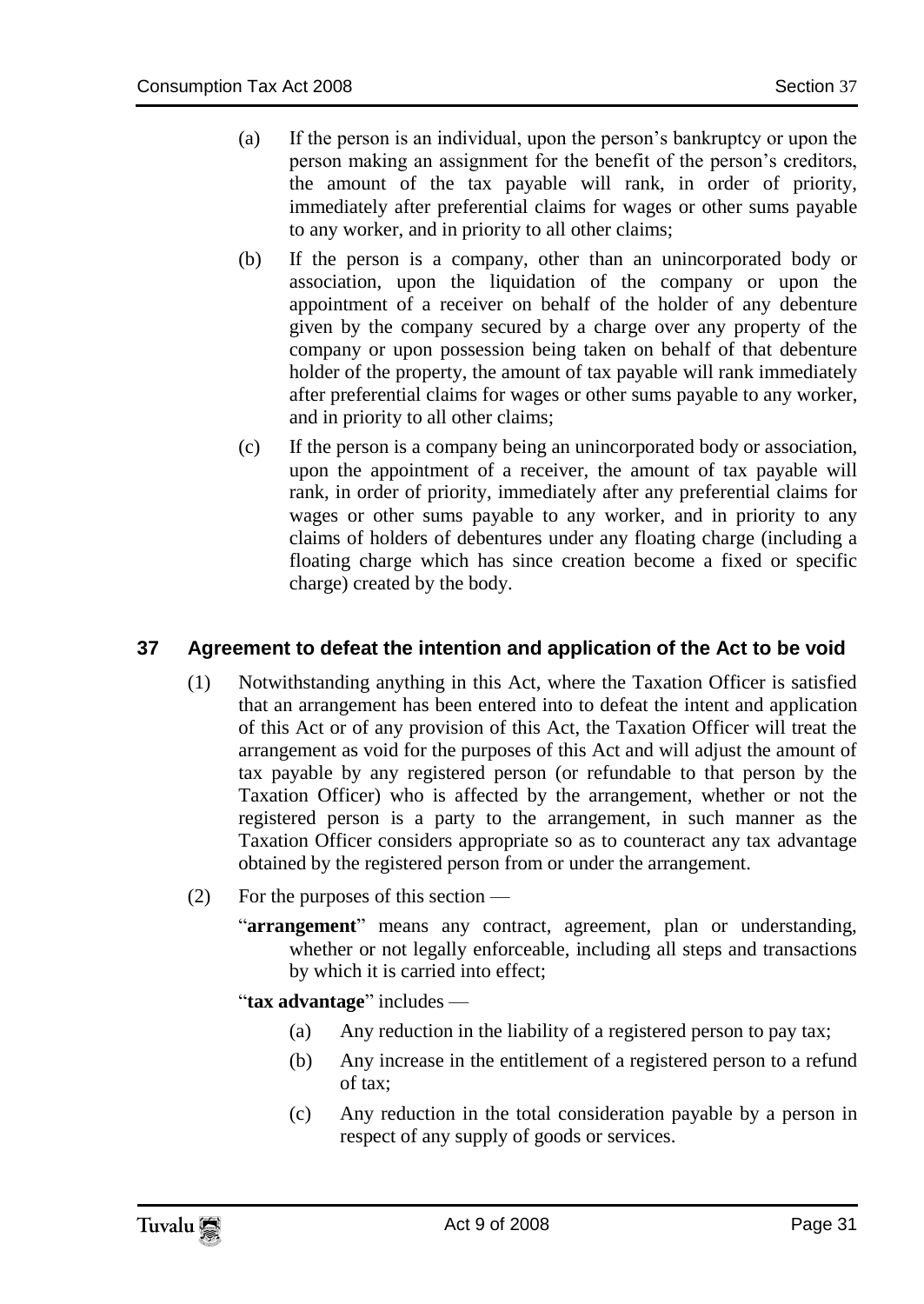#### <span id="page-31-0"></span>**38 Branches and divisions**

- (1) An enterprise conducted by a taxable person in branches or divisions shall be deemed to be a single enterprise for the purposes of this Act.
- (2) An enterprise conducted in branches or divisions shall be registered in the name of the person conducting same and not in the names of the branches and divisions.

#### <span id="page-31-1"></span>**39 Currency**

- (1) An amount taken into account under this Act shall be expressed in Australian dollars.
- (2) If any amount is expressed in a currency other than Australian dollars, the amount —
	- (a) in the case of an import of goods, shall be converted into Australian dollars at the exchange rate applicable for the purposes of computing the customs duty payable on the import; or
	- (b) in any other case, shall be converted to Australian dollars at the mid exchange rate applying between the foreign currency and the Australian dollar on the date the amount is taken into account for the purposes of this Act.

#### <span id="page-31-2"></span>**40 Regulations**

The Minister may make Regulations —

- (a) prescribing forms and fees required under this Act; and
- (b) for the proper and efficient administration of this Act.

#### <span id="page-31-3"></span>**41 Repeals and transitional provisions**

- (1) In this section, "sales tax" means sales tax imposed by the Sales Tax Act.
- (2) The Sales Tax Act is hereby repealed.
- (3) The Schedule to the Room Tax Act is hereby amended by deleting the amount" $1-\frac{6}{9}$ , and substituting therefore the amount " $7\%$ ".
- (4) Subject to subsection  $(5)$ , if
	- (a) at the end of the last business day before the beginning of the first Consumption Tax period after commencement of this Act, a registered person held goods as trading stock;
	- (b) the goods were acquired not more than 3 months before the beginning of the first Consumption Tax period after commencement of this Act; and